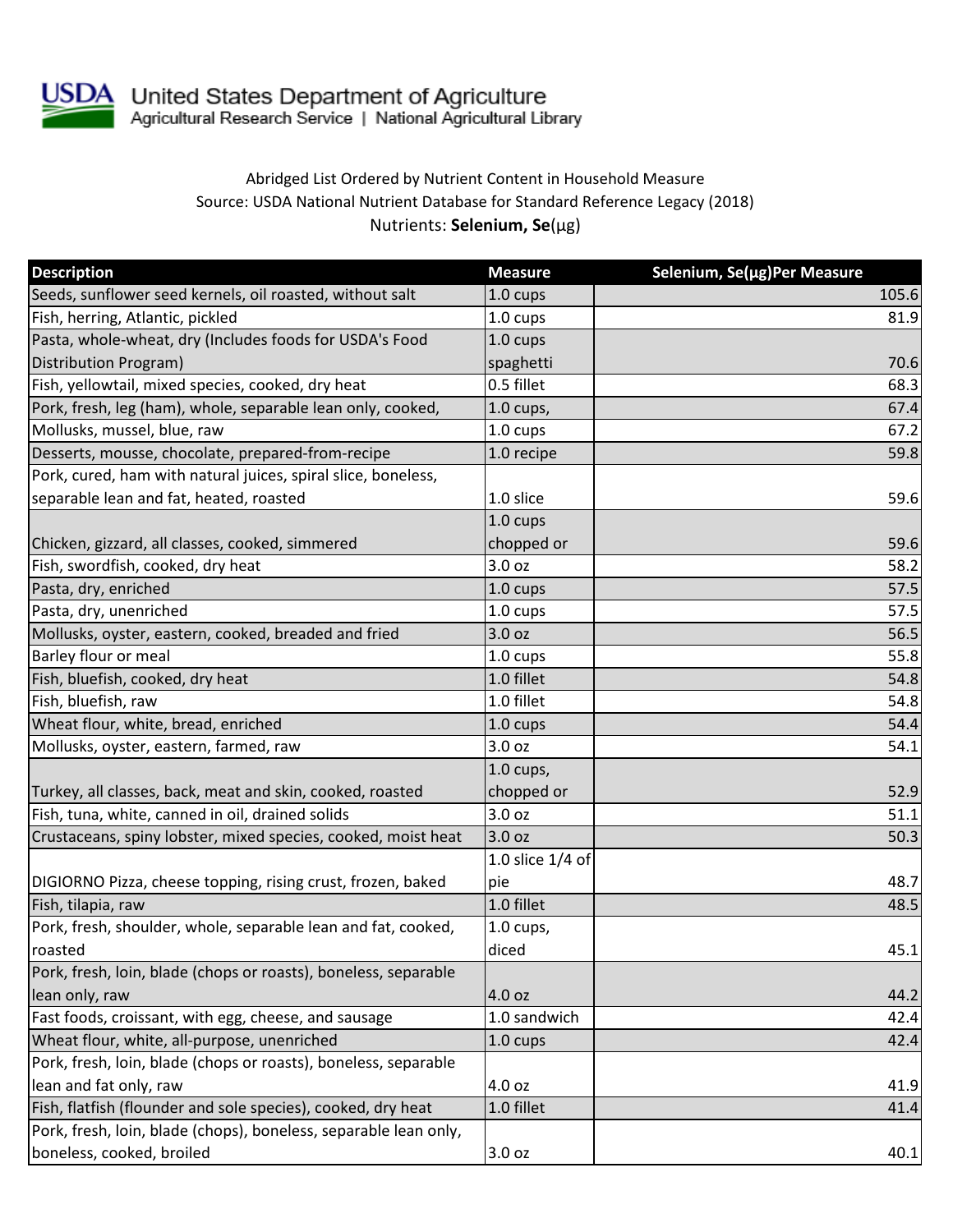| Fish, salmon, chum, cooked, dry heat                                  | 3.0 oz            | 39.8 |
|-----------------------------------------------------------------------|-------------------|------|
| Fish, mahimahi, cooked, dry heat                                      | 3.0 oz            | 39.8 |
| Fish, grouper, mixed species, cooked, dry heat                        | 3.0 oz            | 39.8 |
| Fish, tuna, skipjack, fresh, cooked, dry heat                         | 3.0 oz            | 39.8 |
| Fish, lingcod, cooked, dry heat                                       | 3.0 oz            | 39.8 |
| Fish, seatrout, mixed species, cooked, dry heat                       | 3.0 oz            | 39.8 |
| Pork, fresh, enhanced, loin, tenderloin, separable lean only, raw     | 4.0 oz            | 39.8 |
|                                                                       | 3.0 oz grilled    |      |
| Pork, ground, 96% lean / 4% fat, cooked, crumbles                     | patties           | 39.7 |
| Cheese, swiss                                                         | $1.0$ cups,       | 39.6 |
| Whey, sweet, dried                                                    | 1.0 cups          | 39.4 |
| Pork, ground, 96% lean / 4% fat, raw                                  | 4.0 oz            | 39.3 |
| Fish, salmon, coho, wild, cooked, moist heat                          | 3.0 oz            | 39.3 |
| Pork, fresh, loin, tenderloin, separable lean and fat, with added     |                   |      |
| solution, raw                                                         | 4.0 oz            | 39.2 |
| Pork, fresh, loin, whole, separable lean and fat, cooked, broiled     | 3.0 oz            | 38.5 |
| Mollusks, oyster, Pacific, raw                                        | 1.0 medium        | 38.5 |
| Noodles, egg, unenriched, cooked, without added salt                  | 1.0 cups          | 38.2 |
| Fast foods, english muffin, with egg, cheese, and canadian            | 1.0 sandwich      | 38.2 |
| Mollusks, octopus, common, raw                                        | 3.0 oz            | 38.1 |
| Pork, fresh, loin, sirloin (roasts), bone-in, separable lean and fat, |                   |      |
| cooked, roasted                                                       | 3.0 oz            | 37.7 |
| Crustaceans, crab, queen, cooked, moist heat                          | 3.0 oz            | 37.7 |
| Cheese, cheddar (Includes foods for USDA's Food Distribution          | $1.0$ cups,       |      |
| Program)                                                              | diced             | 37.6 |
| Pork, fresh, loin, blade (roasts), boneless, separable lean and       |                   |      |
| fat, cooked, roasted                                                  | 3.0 oz            | 37.1 |
| Pork, fresh, loin, center rib (roasts), bone-in, separable lean       |                   |      |
| only, cooked, roasted                                                 | 3.0 oz            | 36.6 |
| Fast Foods, biscuit, with egg and sausage                             | 1.0 item          | 36.6 |
| Pork, fresh, loin, country-style ribs, separable lean only, bone-in,  |                   |      |
| cooked, broiled                                                       | 3.0 oz            | 36.5 |
| Cheese, mozzarella, low moisture, part-skim                           | $1.0$ cups,       | 36.4 |
| Pork, fresh, shoulder, (Boston butt), blade (steaks), separable       |                   |      |
| lean and fat, with added solution, cooked, braised                    | 3.0 oz            | 36   |
| Game meat, bison, ribeye, separable lean only, 1" steak,              | 1.0 serving $(3)$ |      |
| cooked, broiled                                                       | oz)               | 35.8 |
| Game meat, bison, chuck, shoulder clod, separable lean only,          | 1.0 serving $(3)$ |      |
| cooked, braised                                                       | $OZ$ )            | 35.4 |
| Oat flour, partially debranned                                        | 1.0 cups          | 35.4 |
| Game meat, bison, top sirloin, separable lean only, 1" steak,         | 1.0 serving $(3)$ |      |
| cooked, broiled                                                       | oz)               | 35   |
| Beverages, Whey protein powder isolate                                | 3.0 scoop         | 35   |
| Chicken, broiler, rotisserie, BBQ, back meat only                     | 3.0 oz            | 34.9 |
| Noodles, egg, spinach, enriched, cooked                               | 1.0 cups          | 34.9 |
| Game meat, bison, top round, separable lean only, 1" steak,           | 1.0 serving $(3)$ |      |
| cooked, broiled                                                       | oz)               | 34.9 |
| Cheese, parmesan, grated                                              | 1.0 cups          | 34.4 |
| Fish, salmon, pink, canned, drained solids                            | 3.0 oz            | 33.6 |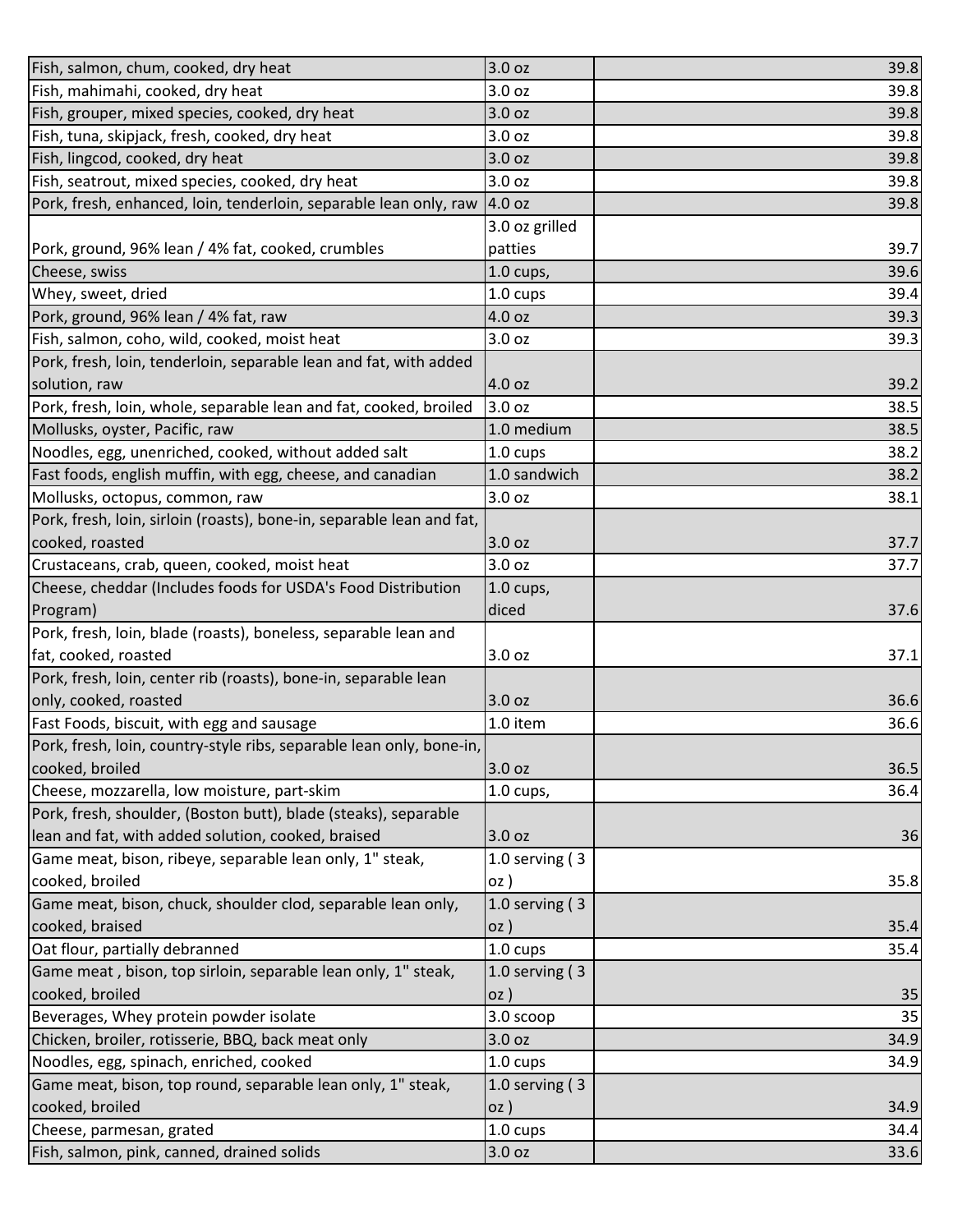| Mollusks, oyster, eastern, wild, cooked, moist heat                  | 3.0 oz            | 33.6 |
|----------------------------------------------------------------------|-------------------|------|
| Pork, fresh, loin, country-style ribs, separable lean and fat, bone- |                   |      |
| in, cooked, broiled                                                  | 3.0 oz            | 33.6 |
| Pork, fresh, shoulder, blade, boston (steaks), separable lean        |                   |      |
| only, cooked, broiled                                                | 3.0 oz            | 33.4 |
| Pork, fresh, leg (ham), whole, separable lean and fat, raw           | 4.0 oz            | 33.2 |
| Fish, cod, Atlantic, canned, solids and liquid                       | 3.0 oz            | 32.4 |
| Turkey, all classes, leg, meat and skin, cooked, roasted             | 3.0 oz            | 32.1 |
| Liverwurst spread                                                    | $0.25$ cups       | 31.9 |
| Fish, mackerel, spanish, raw                                         | 3.0 oz            | 31   |
| Fish, wolffish, Atlantic, raw                                        | 3.0 oz            | 31   |
| Fish, herring, Pacific, raw                                          | 3.0 oz            | 31   |
| Fish, grouper, mixed species, raw                                    | 3.0 oz            | 31   |
| Cereals ready-to-eat, granola, homemade                              | 1.0 cups          | 31   |
| Fast foods, biscuit, with egg and bacon                              | 1.0 biscuit       | 30.9 |
| Pork, fresh, loin, top loin (roasts), boneless, separable lean only, |                   |      |
| cooked, roasted                                                      | 3.0 oz            | 30.4 |
| Pork, fresh, shoulder, (Boston butt), blade (steaks), separable      |                   |      |
| lean and fat, with added solution, raw                               | 4.0 oz            | 30.1 |
| Noodles, egg, dry, unenriched                                        | 1.0 cups          | 29.9 |
| Beef, top sirloin, steak, separable lean only, trimmed to 0" fat,    |                   |      |
| choice, cooked, broiled                                              | 3.0 oz            | 29.8 |
| Beef, loin, top sirloin petite roast, boneless, separable lean only, |                   |      |
| trimmed to 0" fat, select, cooked, roasted                           | 3.0 oz            | 29.3 |
| Pork, fresh, shoulder, blade, boston (roasts), separable lean and    |                   |      |
| fat, cooked, roasted                                                 | 3.0 oz            | 29.2 |
| Beef, ribeye cap steak, boneless, separable lean only, trimmed       |                   |      |
| to 0" fat, choice, raw                                               | 4.0 oz            | 28.8 |
| Chicken, broilers or fryers, dark meat, meat only, cooked, fried     | 1.0 cups          | 28.7 |
| Beef, top loin petite roast/filet, boneless, separable lean and fat, |                   |      |
| trimmed to 1/8" fat, all grades, raw                                 | 4.0 oz            | 28.6 |
| Lamb, shoulder, blade, separable lean and fat, trimmed to 1/8"       |                   |      |
| fat, choice, cooked, braised                                         | 3.0 oz            | 28.5 |
| Beef, chuck, short ribs, boneless, separable lean only, trimmed      |                   |      |
| to 0" fat, choice, cooked, braised                                   | 3.0 oz            | 28.3 |
| Fish, salmon, pink, canned, without salt, solids with bone and       | 3.0 oz            | 28.2 |
| Rice, white, long-grain, regular, raw, unenriched                    | 1.0 cups          | 27.9 |
| Fast foods, croissant, with egg, cheese, and ham                     | 1.0 item          | 27.7 |
| Pork, cured, ham and water product, slice, boneless, separable       |                   |      |
| lean and fat, heated, pan-broil                                      | $3.0$ oz $(3$ oz) | 27.7 |
| Beef, round, top round, separable lean and fat, trimmed to 1/8"      |                   |      |
| fat, select, cooked, braised                                         | 3.0 oz            | 27.6 |
| Beef, brisket, flat half, separable lean and fat, trimmed to 0" fat, |                   |      |
| select, cooked, braised                                              | 3.0 oz            | 27.6 |
| Beef, round, top round, steak, separable lean and fat, trimmed       |                   |      |
| to 1/8" fat, choice, cooked, broiled                                 | 3.0 oz            | 27.5 |
| Beans, pink, mature seeds, raw                                       | 1.0 cups          | 27.3 |
| Beef, flank, steak, separable lean and fat, trimmed to 0" fat, all   |                   |      |
| grades, raw                                                          | 4.0 oz            | 27   |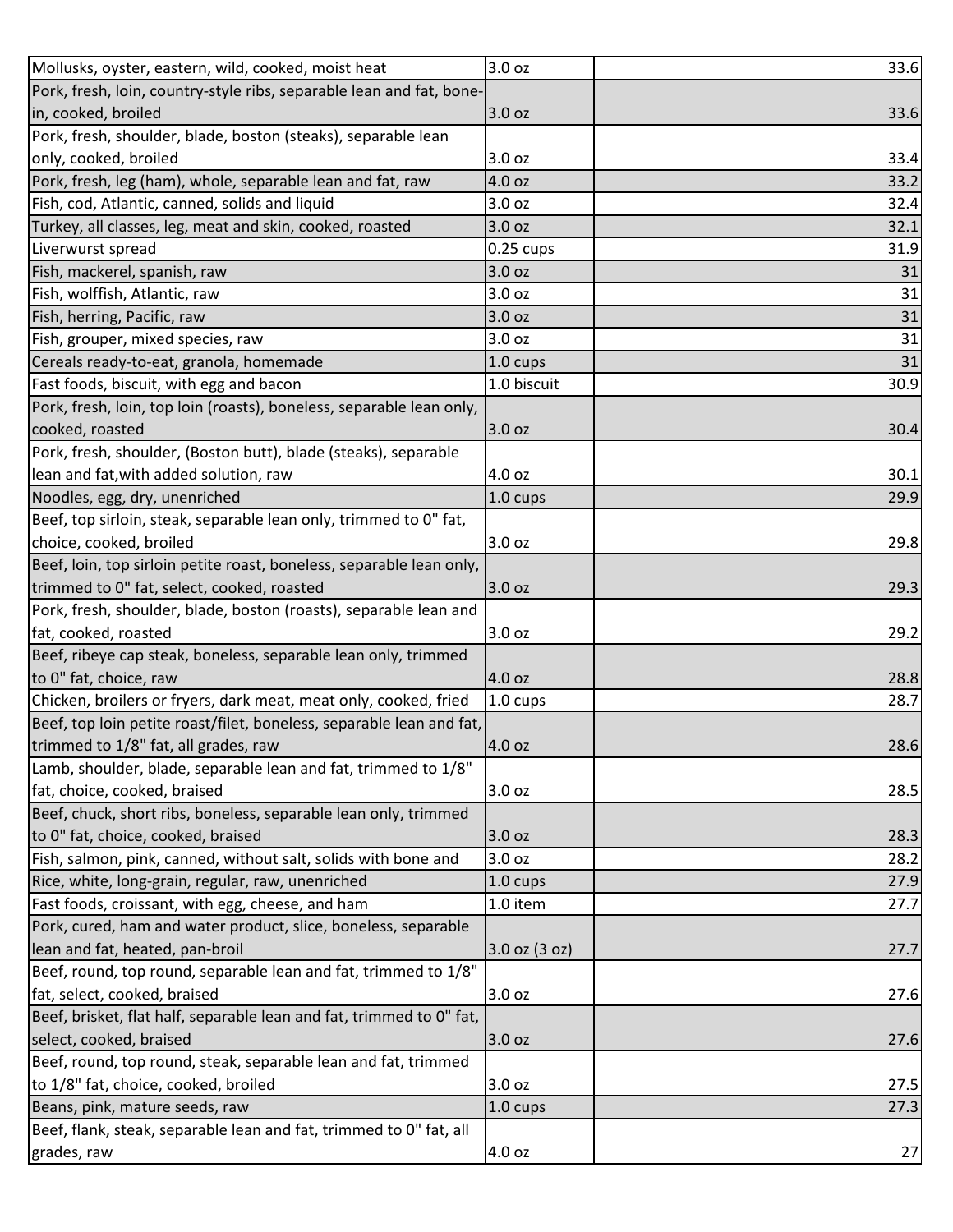| Fish, cod, Pacific, raw (may have been previously frozen)            | 1.0 fillet      | 26.6 |
|----------------------------------------------------------------------|-----------------|------|
| Beef, ribeye petite roast/filet, boneless, separable lean only,      |                 |      |
| trimmed to 0" fat, select, raw                                       | 4.0 oz          | 26.6 |
| Beef, loin, top loin, separable lean and fat, trimmed to 1/8" fat,   |                 |      |
| select, raw                                                          | 4.0 oz          | 26.6 |
|                                                                      | 1.0 cups spiral |      |
| Macaroni, vegetable, enriched, cooked                                | shaped          | 26.5 |
| Mushrooms, portabella, grilled                                       | 1.0 cups sliced | 26.5 |
| Pork, fresh, variety meats and by-products, feet, raw                | 4.0 oz          | 26.3 |
| Beef, loin, bottom sirloin butt, tri-tip roast, separable lean only, |                 |      |
| trimmed to 0" fat, all grades, cooked, roasted                       | 3.0 oz          | 26.3 |
|                                                                      | 1.0 patty $($   |      |
|                                                                      | yield from      |      |
| Game meat, bison, ground, cooked, pan-broiled                        | 112.7 g raw     | 26.1 |
| Beef, round, top round steak, boneless, separable lean and fat,      |                 |      |
| trimmed to 0" fat, all grades, cooked, grilled                       | 3.0 oz          | 26.1 |
| Mollusks, oyster, eastern, wild, cooked, dry heat                    | 3.0 oz          | 26.1 |
| Beef, round, top round steak, boneless, separable lean and fat,      |                 |      |
| trimmed to 0" fat, choice, cooked, grilled                           | 3.0 oz          | 25.8 |
| Corn grain, white                                                    | 1.0 cups        | 25.7 |
| Turkey from whole, light meat, meat only, with added solution,       |                 |      |
| cooked, roasted                                                      | 3.0 oz          | 25.7 |
| Turkey, whole, breast, meat only, cooked, roasted                    | 3.0 oz          | 25.7 |
| Turkey, whole, dark meat, meat and skin, cooked, roasted             | 3.0 oz          | 25.7 |
| Turkey, drumstick, from whole bird, meat only, raw                   | 4.0 oz          | 25.7 |
| Beef, tenderloin, steak, separable lean and fat, trimmed to 1/8"     |                 |      |
| fat, select, raw                                                     | 4.0 oz          | 25.5 |
| Beef, shank crosscuts, separable lean only, trimmed to 1/4" fat,     |                 |      |
| choice, cooked, simmered                                             | 3.0 oz          | 25.5 |
| Beef, top sirloin, steak, separable lean and fat, trimmed to 1/8"    |                 |      |
| fat, choice, cooked, broiled                                         | 3.0 oz          | 24.6 |
| Beef, brisket, flat half, boneless, separable lean and fat,          |                 |      |
| trimmed to 0" fat, choice, raw                                       | 4.0 oz          | 24.4 |
| Beef, tenderloin, steak, separable lean and fat, trimmed to 1/8"     |                 |      |
| fat, all grades, cooked, broiled                                     | 3.0 oz          | 24.3 |
| Turkey, ground, 93% lean, 7% fat, pan-broiled crumbles               | 3.0 oz          | 24.1 |
| Soup, chicken noodle, dry, mix                                       | 1.0 packet      | 24   |
| Lamb, shoulder, arm, separable lean and fat, trimmed to 1/8"         |                 |      |
| fat, cooked, broiled                                                 | 3.0 oz          | 23.9 |
| Chicken, broilers or fryers, drumstick, meat and skin, cooked,       | $1.0$ cups,     |      |
| stewed                                                               | chopped or      | 23.8 |
| Turkey, ground, fat free, patties, broiled                           | 3.0 oz          | 23.8 |
| Beef, round, top round, steak, separable lean and fat, trimmed       |                 |      |
| to 1/8" fat, prime, cooked, broiled                                  | 3.0 oz          | 23.8 |
| Chicken, dark meat, thigh, meat only, with added solution, raw       | 4.0 oz          | 23.6 |
| Fish, scup, cooked, dry heat                                         | 1.0 fillet      | 23.4 |
| Beef, short loin, porterhouse steak, separable lean and fat,         |                 |      |
| trimmed to 1/8" fat, choice, raw                                     | 4.0 oz          | 23.4 |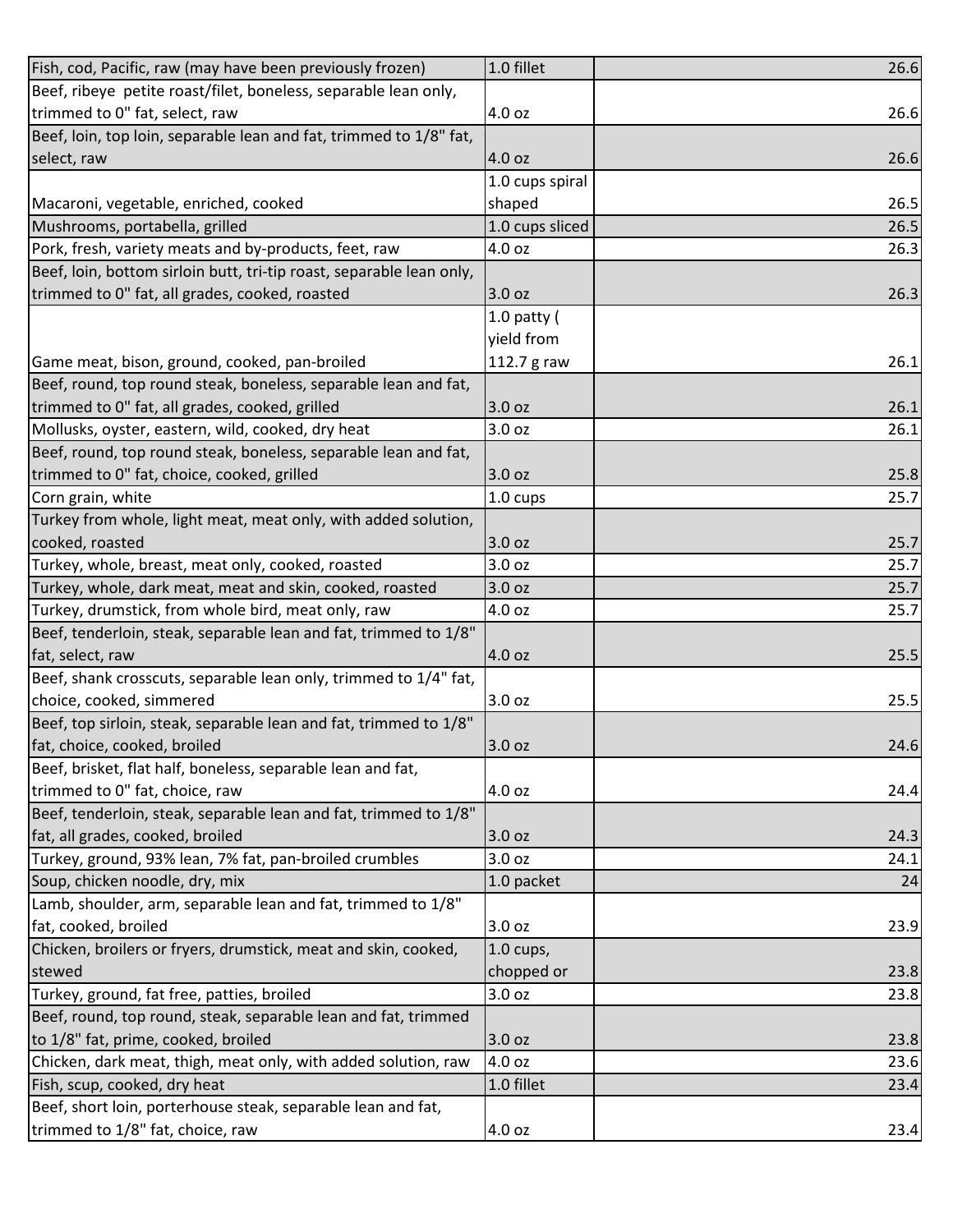| Beef, chuck eye roast, boneless, America's Beef Roast, separable       |                    |      |
|------------------------------------------------------------------------|--------------------|------|
| lean and fat, trimmed to 0" fat, all grades, raw                       | 4.0 oz             | 23.3 |
| Turkey, retail parts, thigh, meat and skin, cooked, roasted            | 3.0 <sub>oz</sub>  | 23.2 |
|                                                                        | $1.0$ cups,        |      |
| Cheese, feta                                                           | crumbled           | 22.5 |
| Pork, Leg sirloin tip roast, boneless, separable lean and fat, raw     | 3.0 oz             | 22.4 |
| Cheese, pasteurized process, swiss                                     | 1.0 cups,          | 22.3 |
| Cheese food, pasteurized process, American, vitamin D fortified        | 1.0 cups           | 22.1 |
| Fish, haddock, raw                                                     | 3.0 oz             | 22   |
| Tofu, raw, firm, prepared with calcium sulfate                         | 0.5 cups           | 21.9 |
| Chicken, broilers or fryers, leg, meat and skin, cooked, roasted       | 3.0 oz             | 21.8 |
| Lamb, shoulder, blade, separable lean and fat, trimmed to 1/8"         |                    |      |
| fat, choice, cooked, roasted                                           | 3.0 oz             | 21.8 |
|                                                                        | $1.0$ cups,        |      |
| Cheese substitute, mozzarella                                          | shredded           | 21.7 |
| Lamb, loin, separable lean and fat, trimmed to 1/8" fat, choice,       |                    |      |
| cooked, roasted                                                        | 3.0 oz             | 21.4 |
| Bagels, plain, enriched, with calcium propionate (includes onion,      |                    |      |
| poppy, sesame)                                                         | 1.0 bagel          | 21.3 |
| Frankfurter, pork                                                      | 1.0 link           | 21.1 |
| Lamb, rib, separable lean and fat, trimmed to 1/8" fat, choice,        |                    |      |
| cooked, broiled                                                        | 3.0 oz             | 21   |
| Cheese, ricotta, part skim milk                                        | 0.5 cups           | 20.7 |
| Nuts, butternuts, dried                                                | 1.0 cups           | 20.6 |
|                                                                        | 1.0 unit (yield    |      |
| Chicken, broilers or fryers, dark meat, meat and skin, cooked,         | from 1 lb          |      |
| stewed                                                                 | ready-to-cook      | 20.2 |
| Fish, trout, rainbow, farmed, cooked, dry heat                         | 1.0 fillet         | 20   |
| Garlic, raw                                                            | 1.0 cups           | 19.3 |
| Pork sausage, link/patty, reduced fat, unprepared                      | 3.0 oz             | 19.3 |
| Cheese, mexican, queso chihuahua                                       | 1.0 cups,          | 19.1 |
| Cheese, provolone                                                      | $1.0$ cups,        | 19.1 |
| Cheese, muenster                                                       | $1.0$ cups,        | 19.1 |
|                                                                        | $1.0$ cups,        |      |
| Cheese, mozzarella, whole milk                                         | shredded           | 19   |
| Lamb, rib, separable lean and fat, trimmed to 1/8" fat, choice,        |                    |      |
| cooked, roasted                                                        | 3.0 oz             | 19   |
| Cornmeal, whole-grain, white                                           | $1.0 \text{ cups}$ | 18.9 |
| Beef, rib, small end (ribs 10-12), separable lean and fat, trimmed     |                    |      |
| to 1/8" fat, choice, cooked, roasted                                   | 3.0 oz             | 18.6 |
|                                                                        | 1.0 cups (1        |      |
| Cereals ready-to-eat, QUAKER, QUAKER Puffed Wheat                      | NLEA serving)      | 18.5 |
| Chicken, broilers or fryers, meat and skin, cooked, fried, flour       | 3.0 oz             | 18.4 |
| Beef, ground, 90% lean meat / 10% fat, patty, cooked, broiled          | 3.0 oz             | 18.3 |
| Pork, cured, ham, rump, bone-in, separable lean only, unheated         | 3.0 oz             | 18.2 |
| Chicken, stewing, meat and skin, and giblets and neck, cooked,         |                    |      |
| stewed                                                                 | 3.0 oz             | 18.2 |
| Flan, caramel custard, dry mix                                         | 1.0 package (3     | 18.1 |
| Pork, cured, ham, shank, bone-in, separable lean only, unheated 3.0 oz |                    | 18   |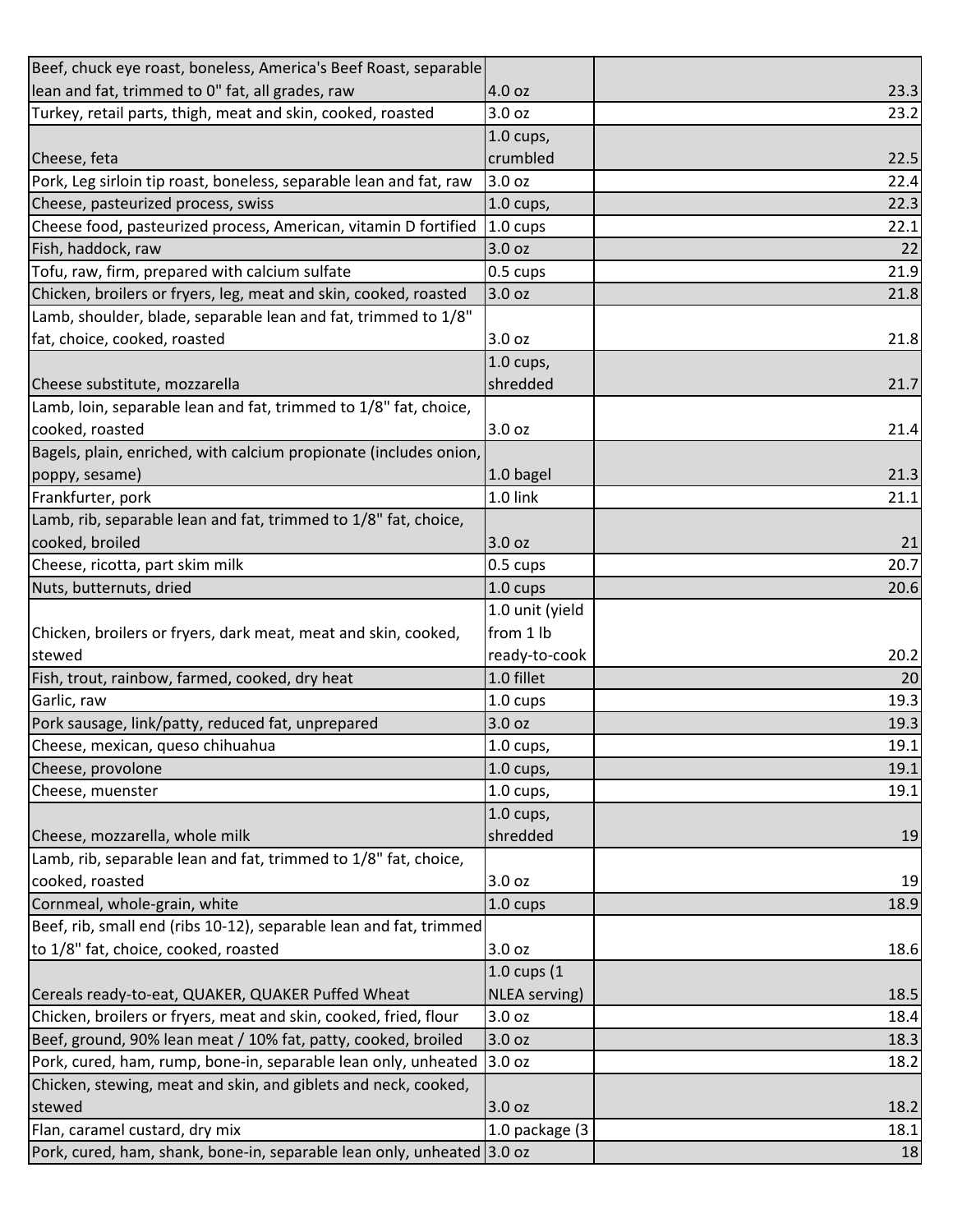| Cream puff, eclair, custard or cream filled, iced                 | 4.0 oz            | 17.5 |
|-------------------------------------------------------------------|-------------------|------|
| Pork, cured, ham, rump, bone-in, separable lean and fat,          | 3.0 oz            | 17.5 |
| Pork, cured, ham, shank, bone-in, separable lean and fat,         | 3.0 oz            | 17.4 |
| Fish, ocean perch, Atlantic, cooked, dry heat                     | 1.0 fillet        | 17.3 |
| Chicken, broilers or fryers, meat and skin and giblets and neck,  |                   |      |
| cooked, fried, batter                                             | 3.0 oz            | 17.3 |
| Beef, short loin, porterhouse steak, separable lean only,         |                   |      |
| trimmed to 0" fat, choice, cooked, broiled                        | 3.0 oz            | 17   |
| Beef, chuck, top blade, separable lean only, trimmed to 0" fat,   |                   |      |
| select, cooked, broiled                                           | 3.0 oz            | 17   |
| Sausage, chicken, beef, pork, skinless, smoked                    | 1.0 link          | 17   |
| Beverages, UNILEVER, SLIMFAST, meal replacement, regular,         |                   |      |
| ready-to-drink, 3-2-1 Plan                                        | 1.0 bottle        | 16.8 |
|                                                                   | 1.0 slice         |      |
| Bread, pan dulce, sweet yeast bread                               | (average          | 16.5 |
| Braunschweiger (a liver sausage), pork                            | 1.0 <sub>oz</sub> | 16.4 |
|                                                                   | 1.0 pita, large   |      |
| Bread, pita, white, enriched                                      | $(6-1/2"$ dia)    | 16.3 |
| Cheese spread, pasteurized process, American                      | $1.0$ cups,       | 15.8 |
| Pork, fresh, variety meats and by-products, brain, cooked,        | 3.0 oz            | 15.7 |
|                                                                   | 1.0 unit (yield   |      |
|                                                                   | from 1 lb         |      |
| Chicken, broilers or fryers, light meat, meat only, raw           | ready-to-cook     | 15.7 |
| Egg, whole, raw, fresh                                            | 1.0 large         | 15.3 |
| Egg, whole, cooked, poached                                       | 1.0 large         | 15.3 |
| Chicken, broilers or fryers, back, meat only, raw                 | 4.0 oz            | 15.3 |
| Egg, whole, cooked, fried                                         | 1.0 large         | 15.2 |
| Egg, yolk, raw, frozen, sugared, pasteurized                      | 1.0 <sub>oz</sub> | 15.2 |
| Guinea hen, meat only, raw                                        | 3.0 oz            | 14.9 |
| Lamb, Australian, imported, fresh, rib chop/rack roast, frenched, |                   |      |
| bone-in, separable lean only, trimmed to 1/8" fat, raw            | 4.0 oz            | 14.8 |
| Sorghum flour, whole-grain                                        | 1.0 cups          | 14.8 |
| Fish, roe, mixed species, cooked, dry heat                        | 1.0 <sub>oz</sub> | 14.7 |
| Salami, pork, beef, less sodium                                   | 3.0 oz            | 14.6 |
| Fish, burbot, cooked, dry heat                                    | 1.0 fillet        | 14.6 |
| Turkey, white, rotisserie, deli cut                               | $1.0$ oz $(1)$    | 14.4 |
| Luncheon meat, pork, ham, and chicken, minced, canned,            | 2.0 oz 1 NLEA     |      |
| reduced sodium, added ascorbic acid, includes SPAM, 25% less      | serving           | 14   |
| CAMPBELL'S CHUNKY, Classic Chicken Noodle Soup                    | 1.0 cups          | 13.9 |
| Fish, pike, northern, cooked, dry heat                            | 3.0 oz            | 13.8 |
| Nuts, coconut meat, dried (desiccated), sweetened, flaked,        |                   |      |
| packaged                                                          | 1.0 cups          | 13.7 |
|                                                                   | 1.0 cups (not     |      |
| Cheese, cottage, nonfat, uncreamed, dry, large or small curd      | packed)           | 13.6 |
| Bread, stuffing, dry mix                                          | 1.0 <sub>oz</sub> | 13.6 |
| Peanuts, all types, dry-roasted, without salt                     | 1.0 cups          | 13.6 |
| Cheese, cottage, lowfat, 2% milkfat                               | 4.0 oz            | 13.4 |
|                                                                   | 1.0 serving       |      |
| Bratwurst, pork, beef and turkey, lite, smoked                    | 2.33 oz           | 13.3 |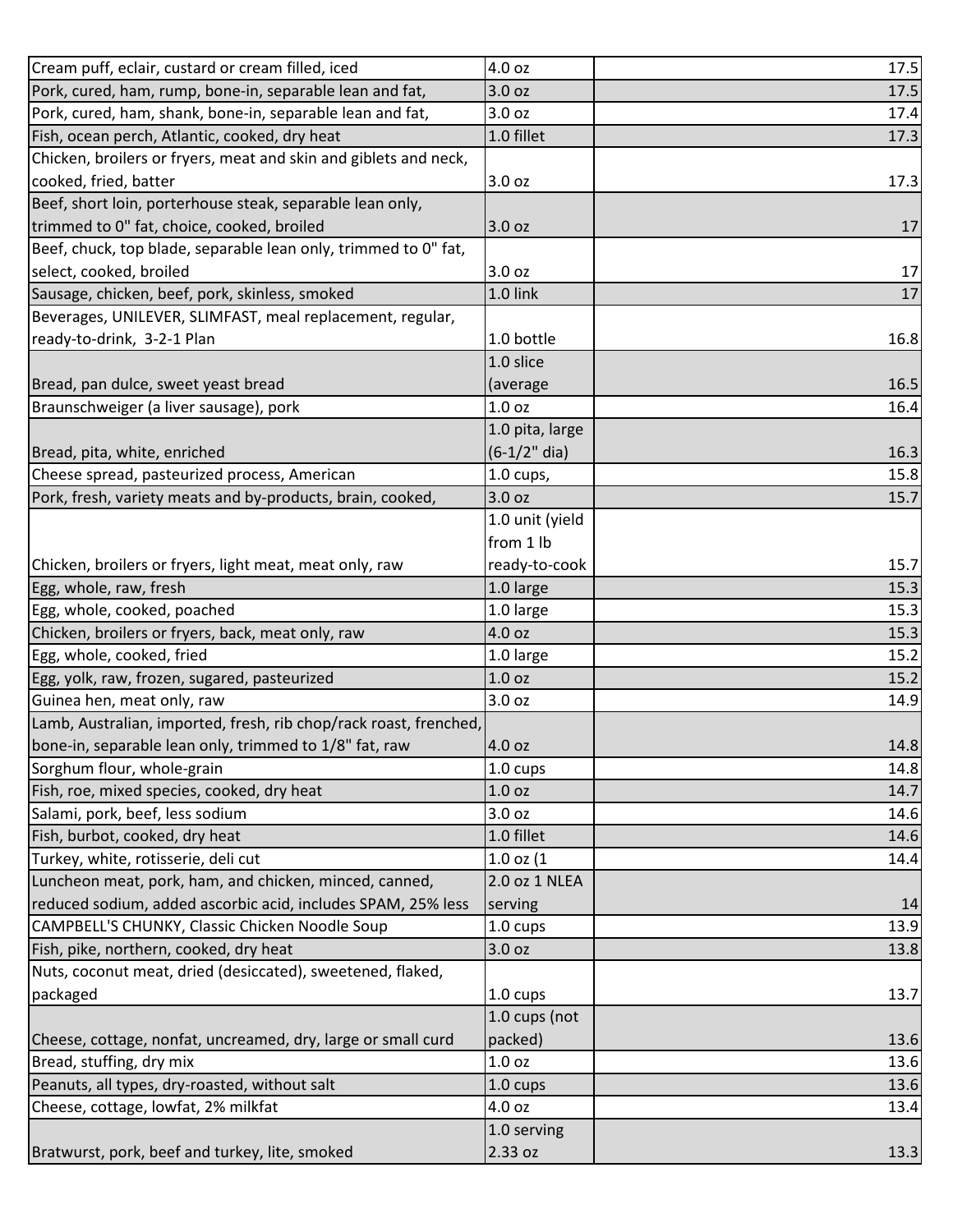| Veal, shank (fore and hind), separable lean and fat, cooked,    | 3.0 oz            | 13   |
|-----------------------------------------------------------------|-------------------|------|
|                                                                 | 1.0 unit (yield   |      |
|                                                                 | from 1 lb         |      |
| Chicken, broilers or fryers, giblets, raw                       | ready-to-cook     | 12.7 |
| Egg substitute, powder                                          | 0.35 oz           | 12.6 |
|                                                                 | 0.5 cups (1       |      |
| Cereals, QUAKER, QUAKER MultiGrain Oatmeal, dry                 | NLEA serving)     | 12.5 |
| Sausage, turkey, hot, smoked                                    | 2.0 oz            | 12.4 |
| Lamb, Australian, imported, fresh, leg, center slice, bone-in,  |                   |      |
| separable lean only, trimmed to 1/8" fat, cooked, broiled       | 3.0 oz            | 12.1 |
| Cracker, meal                                                   | 1.0 oz            | 12   |
| Corn flour, yellow, masa, enriched                              | 1.0 cups          | 12   |
| Beans, baked, canned, with pork                                 | 1.0 cups          | 11.9 |
| Rice, white, long-grain, regular, cooked, unenriched, with salt | 1.0 cups          | 11.8 |
| Potatoes, mashed, dehydrated, prepared from granules with       |                   |      |
| milk, water and margarine added                                 | 1.0 cups          | 11.8 |
| Pork, fresh, variety meats and by-products, pancreas, raw       | 1.0 <sub>oz</sub> | 11.6 |
|                                                                 | 1.0 steak (       |      |
| Game meat, deer, top round, separable lean only, 1" steak,      | yield from        |      |
| cooked, broiled                                                 | 134.9 g raw       | 11.5 |
| Chicken, skin (drumsticks and thighs), raw                      | 4.0 oz            | 11.4 |
| Squab, (pigeon), meat and skin, raw                             | 3.0 oz            | 11.3 |
|                                                                 | 1.0 piece         |      |
| Cake, chocolate, prepared from recipe without frosting          | $(1/12$ of 9"     | 11.3 |
| Seeds, pumpkin and squash seed kernels, roasted, with salt      | 1.0 cups          | 11.1 |
| Lamb, Australian, imported, fresh, rib chop, frenched, bone-in, |                   |      |
| separable lean and fat, trimmed to 1/8" fat, cooked, grilled    | 3.0 oz            | 11   |
| Cheese, cottage, creamed, large or small curd                   | 4.0 oz            | 11   |
| Peanuts, valencia, oil-roasted, without salt                    | 1.0 cups          | 10.8 |
| Tortillas, ready-to-bake or -fry, flour, shelf stable           | 1.0 tortilla      | 10.7 |
| Fish, mackerel, jack, canned, drained solids                    | $1.0$ oz,         | 10.7 |
| Eggnog                                                          | 1.0 cups          | 10.7 |
| POPEYES, Mild Chicken Strips, analyzed 2006                     | 1.0 strip         | 10.6 |
| Veal, breast, whole, boneless, separable lean only, cooked,     | 3.0 oz            | 10.6 |
|                                                                 | 1.0 unit (yield   |      |
|                                                                 | from 1 lb         |      |
| Chicken, broilers or fryers, leg, meat only, cooked, fried      | ready-to-cook     | 10.5 |
| Fish, herring, Atlantic, raw                                    | 1.0 oz,           | 10.3 |
| Cheese, cottage, lowfat, 1% milkfat                             | 4.0 oz            | 10.2 |
|                                                                 | 1.0 pie crust     |      |
| Pie crust, deep dish, frozen, unbaked, made with enriched flour | (average          | 10.1 |
|                                                                 | 1.0 pie crust     |      |
| Pie crust, deep dish, frozen, baked, made with enriched flour   | (average          | 10.1 |
| Fish, trout, mixed species, cooked, dry heat                    | 1.0 fillet        | 10   |
| POPEYES, Spicy Chicken Strips, analyzed 2006                    | 1.0 strip         | 10   |
| Fish, cisco, raw                                                | 1.0 fillet        | 10   |
| Soup, pea, split with ham, canned, chunky, ready-to-serve       | 1.0 cups          | 9.8  |
| Lamb, Australian, imported, fresh, leg, shank half, separable   |                   |      |
| lean only, trimmed to 1/8" fat, cooked, roasted                 | 3.0 oz            | 9.8  |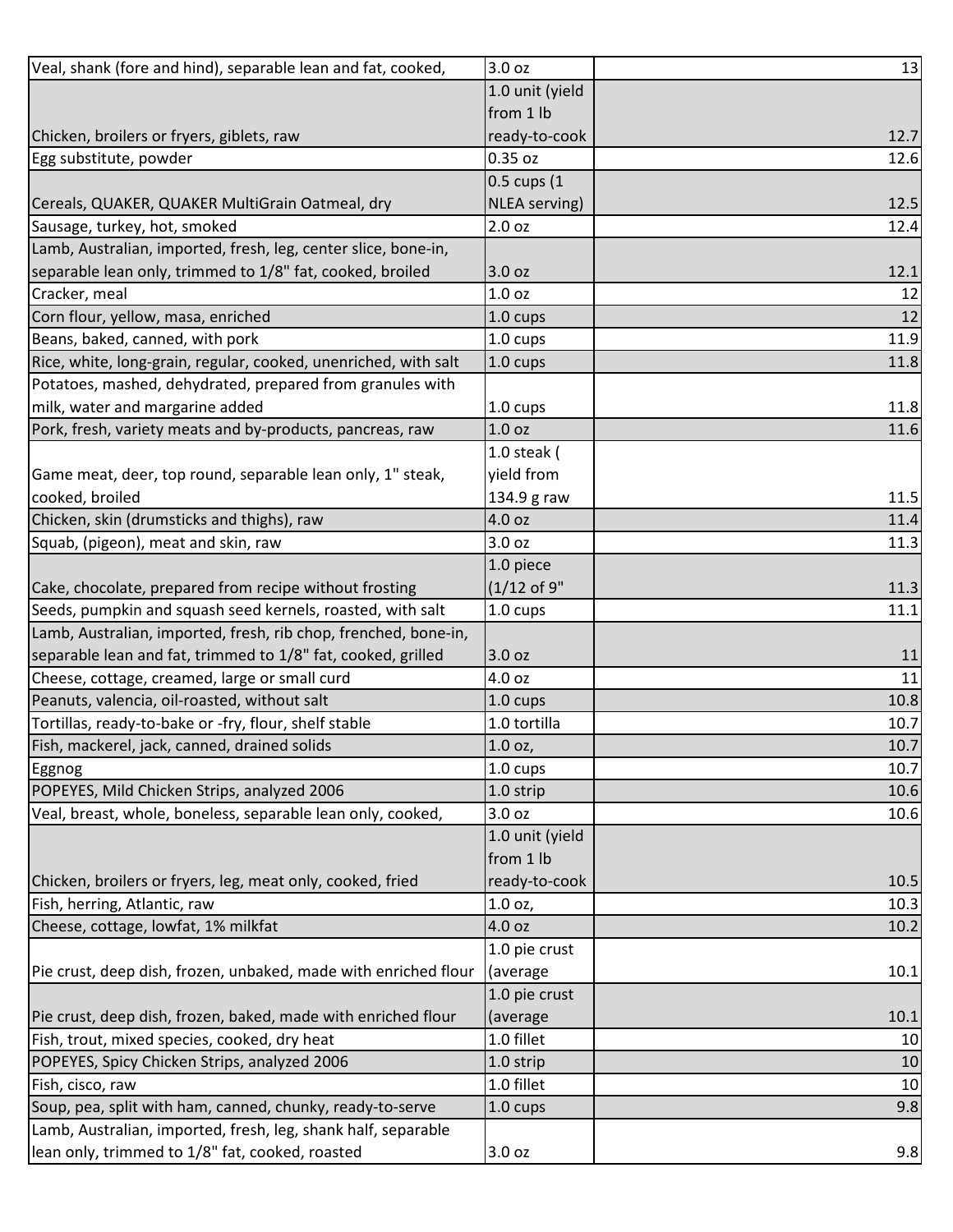| Beerwurst, beer salami, pork and beef                            | 2.0 oz            | 9.7 |
|------------------------------------------------------------------|-------------------|-----|
| Beerwurst, pork and beef                                         | 1.0 serving 2     | 9.7 |
| Nuts, mixed nuts, oil roasted, with peanuts, lightly salted      | 1.0 <sub>oz</sub> | 9.6 |
| Bread, cheese                                                    | 1.0 slice         | 9.5 |
| Soup, pea, green, canned, condensed                              | 0.5 cups          | 9.5 |
| Lamb, Australian, imported, fresh, composite of trimmed retail   |                   |     |
| cuts, separable lean only, trimmed to 1/8" fat, cooked           | 3.0 oz            | 9.3 |
| Veal, breast, whole, boneless, separable lean and fat, cooked,   |                   |     |
| braised                                                          | 3.0 oz            | 9.3 |
| Bread, protein (includes gluten)                                 | 1.0 <sub>oz</sub> | 9.3 |
|                                                                  | 1.0 piece         |     |
| Cake, yellow, prepared from recipe without frosting              | $(1/12$ of 8"     | 9.3 |
| Sausage, Italian, sweet, links                                   | 1.0 link 3 oz     | 9.1 |
| Focaccia, Italian flatbread, plain                               | 1.0 piece         | 9.1 |
|                                                                  | 1.0 serving $(3)$ |     |
| Game meat, elk, round, separable lean only, cooked, broiled      | oz)               | 9   |
|                                                                  | $1.0$ cups,       |     |
| Biscuits, plain or buttermilk, dry mix                           | purchased         | 9   |
|                                                                  | 1.0 mini bagel    |     |
| Bagels, oat bran                                                 | $(2-1/2"$ dia)    | 8.9 |
| Bread, white, commercially prepared, toasted                     | 1.0 <sub>oz</sub> | 8.8 |
| Bread, rye                                                       | 1.0 oz            | 8.8 |
| Bread, stuffing, cornbread, dry mix, prepared                    | 1.0 oz            | 8.7 |
| Cheese, cottage, creamed, with fruit                             | 4.0 oz            | 8.7 |
| Bread, reduced-calorie, wheat                                    | 1.0 oz            | 8.6 |
| Lamb, Australian, imported, fresh, leg, sirloin chops, boneless, |                   |     |
| separable lean and fat, trimmed to 1/8" fat, cooked, broiled     | 3.0 oz            | 8.6 |
|                                                                  | $1.0$ patty (     |     |
|                                                                  | yield from        |     |
| Game meat, elk, ground, cooked, pan-broiled                      | 104.1 g raw       | 8.6 |
|                                                                  | 0.25 cups (1      |     |
| Cereals, CREAM OF RICE, dry                                      | NLEA serving)     | 8.6 |
| Bread, oat bran                                                  | 1.0 <sub>oz</sub> | 8.5 |
| Milk, chocolate, fluid, commercial, reduced fat, with added      |                   |     |
| vitamin A and vitamin D                                          | 1.0 cups          | 8.5 |
| Soup, chicken gumbo, canned, condensed                           | 0.5 cups (4 fl    | 8.4 |
| Cereals, CREAM OF WHEAT, instant, prepared with water,           |                   |     |
| without salt                                                     | 1.0 cups          | 8.4 |
| Bread, french or vienna, toasted (includes sourdough)            | 1.0 <sub>oz</sub> | 8.4 |
| Bread, stuffing, cornbread, dry mix                              | 1.0 oz            | 8.4 |
| Bread, wheat                                                     | 1.0 slice         | 8.4 |
| Bread, whole-wheat, commercially prepared                        | 1.0 slice         | 8.2 |
| Milk, dry, nonfat, regular, without added vitamin A and vitamin  | $0.25$ cups       | 8.2 |
| Fish, ocean perch, Atlantic, raw                                 | 1.0 oz,           | 8.1 |
| Potatoes, mashed, dehydrated, flakes without milk, dry form      | 1.0 cups          |     |
| Cereals, corn grits, white, regular and quick, enriched, cooked  |                   |     |
| with water, with salt                                            | 1.0 cups          | 8   |
| Cereals, corn grits, white, regular and quick, enriched, cooked  |                   |     |
| with water, without salt                                         | 1.0 cups          | 8   |
|                                                                  |                   |     |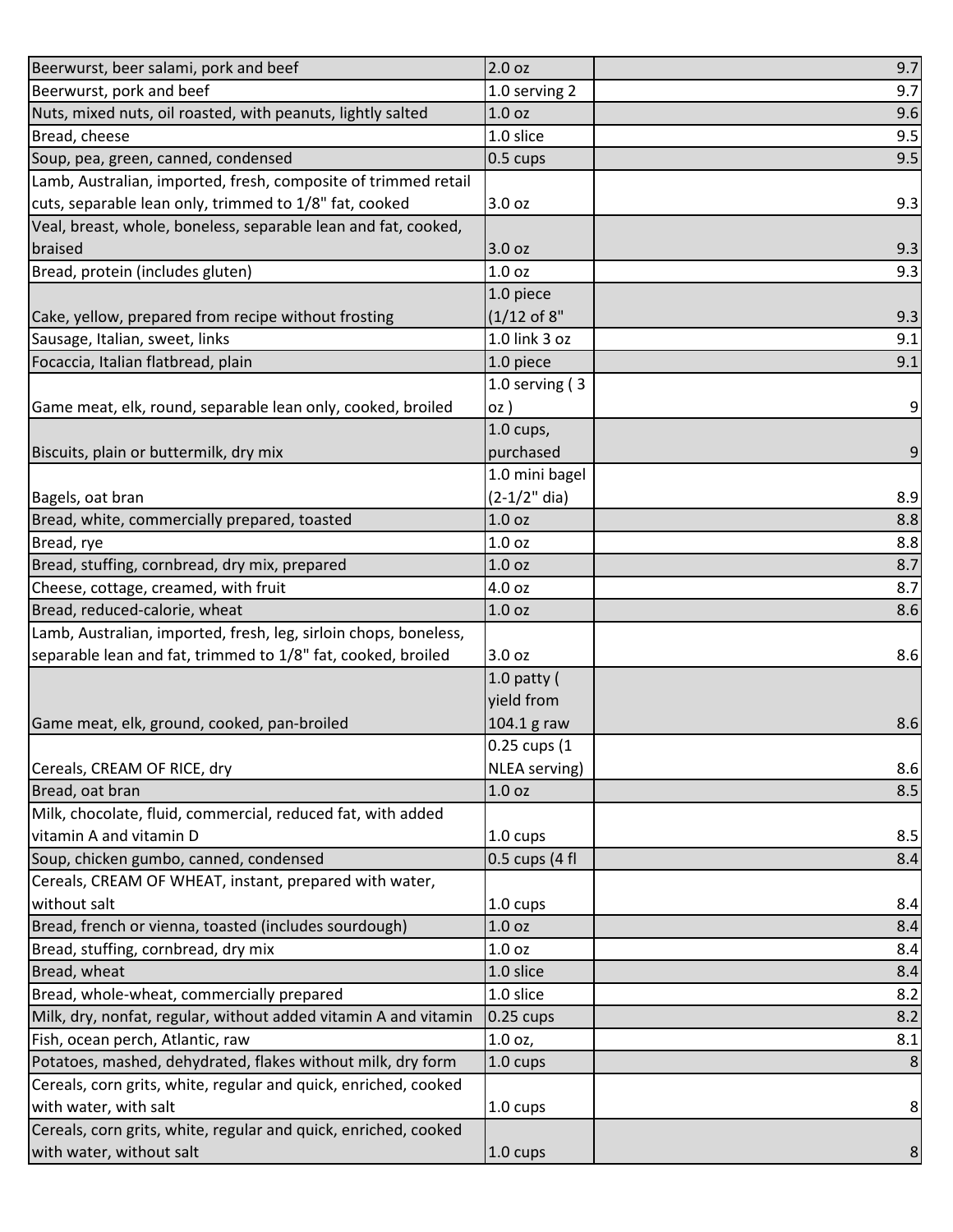| Rice noodles, cooked                                             | 1.0 cups          | 7.9            |
|------------------------------------------------------------------|-------------------|----------------|
| Lamb, Australian, imported, fresh, shoulder, arm, separable lean |                   |                |
| and fat, trimmed to 1/8" fat, cooked, braised                    | 3.0 oz            | 7.8            |
| Soup, cream of chicken, canned, condensed, reduced sodium        | 0.5 cups          | 7.8            |
| Milk, dry, nonfat, calcium reduced                               | 1.0 oz            | 7.7            |
| Lamb, Australian, imported, fresh, shoulder, blade, separable    |                   |                |
| lean only, trimmed to 1/8" fat, cooked, broiled                  | 3.0 oz            | 7.7            |
|                                                                  | 1.0 piece         |                |
| Cake, angelfood, dry mix, prepared                               | $(1/12$ of 10"    | 7.7            |
| Lamb, Australian, imported, fresh, foreshank, separable lean     |                   |                |
| only, trimmed to 1/8" fat, cooked, braised                       | 3.0 oz            | 7.7            |
| Croissants, cheese                                               | 1.0 <sub>oz</sub> | 7.6            |
| Bread, oatmeal, toasted                                          | 1.0 oz            | 7.6            |
| Fish, flatfish (flounder and sole species), raw                  | 1.0 oz,           | 7.5            |
| Soup, beef and vegetables, canned, ready-to-serve                | 1.0 cups          | 7.5            |
| Bread, pound cake type, pan de torta salvadoran                  | 1.0 serving       | 7.4            |
| Soup, beef noodle, canned, condensed                             | 0.5 cups          | 7.4            |
|                                                                  | 0.75 cups (1      |                |
| Cereals ready-to-eat, QUAKER, QUAKER OAT LIFE, plain             | NLEA serving)     | 7.4            |
| Cereals, CREAM OF RICE, cooked with water, with salt             | 1.0 cups          | 7.3            |
| Cheese, ricotta, whole milk                                      | 0.5 cups          | 7.3            |
|                                                                  | 1.0 serving       |                |
|                                                                  | (approximate      |                |
| Bread, salvadoran sweet cheese (quesadilla salvadorena)          | serving size)     | 7.3            |
| <b>Bacon and beef sticks</b>                                     | 1.0 oz            | 7.3            |
| Muffins, English, mixed-grain (includes granola)                 | 1.0 oz            | 7.2            |
| Game meat, deer, loin, separable lean only, 1" steak, cooked,    |                   |                |
| broiled                                                          | 1.0 steak         | 7.2            |
| Bread, cracked-wheat                                             | 1.0 oz            | 7.2            |
|                                                                  | 1.0 unit (yield   |                |
|                                                                  | from 1 lb         |                |
| Chicken, broilers or fryers, back, meat and skin, raw            | ready-to-cook     | $7.1$          |
|                                                                  | 1.0 slice         |                |
| Garlic bread, frozen                                             | presliced         | 7.1            |
| Game meat, bison, top sirloin, separable lean only, trimmed to   |                   |                |
| 0" fat, raw                                                      | 1.0 <sub>oz</sub> | 7.1            |
| Salami, Italian, pork                                            | 1.0 <sub>oz</sub> | 7.1            |
| Lamb, Australian, imported, fresh, foreshank, separable lean     |                   |                |
| and fat, trimmed to 1/8" fat, cooked, braised                    | 3.0 oz            | 7.1            |
| Asparagus, frozen, cooked, boiled, drained, without salt         | 1.0 cups          | $\overline{7}$ |
| Muffin, blueberry, commercially prepared, low-fat                | 1.0 muffin        | $\overline{7}$ |
| Egg, white, raw, fresh                                           | 1.0 large         | 6.6            |
| Candies, NESTLE, BUTTERFINGER Crisp                              | 1.0 piece         | 6.6            |
| Candies, confectioner's coating, peanut butter                   | 1.0 cups chips    | 6.6            |
| Bread, reduced-calorie, oatmeal                                  | 1.0 <sub>oz</sub> | 6.5            |
|                                                                  | 1.0 serving $(1)$ |                |
| Frankfurter, meat                                                | hot dog)          | 6.5            |
| Croissants, butter                                               | 1.0 oz            | 6.4            |
| Keikitos (muffins), Latino bakery item                           | 1.0 piece         | 6.4            |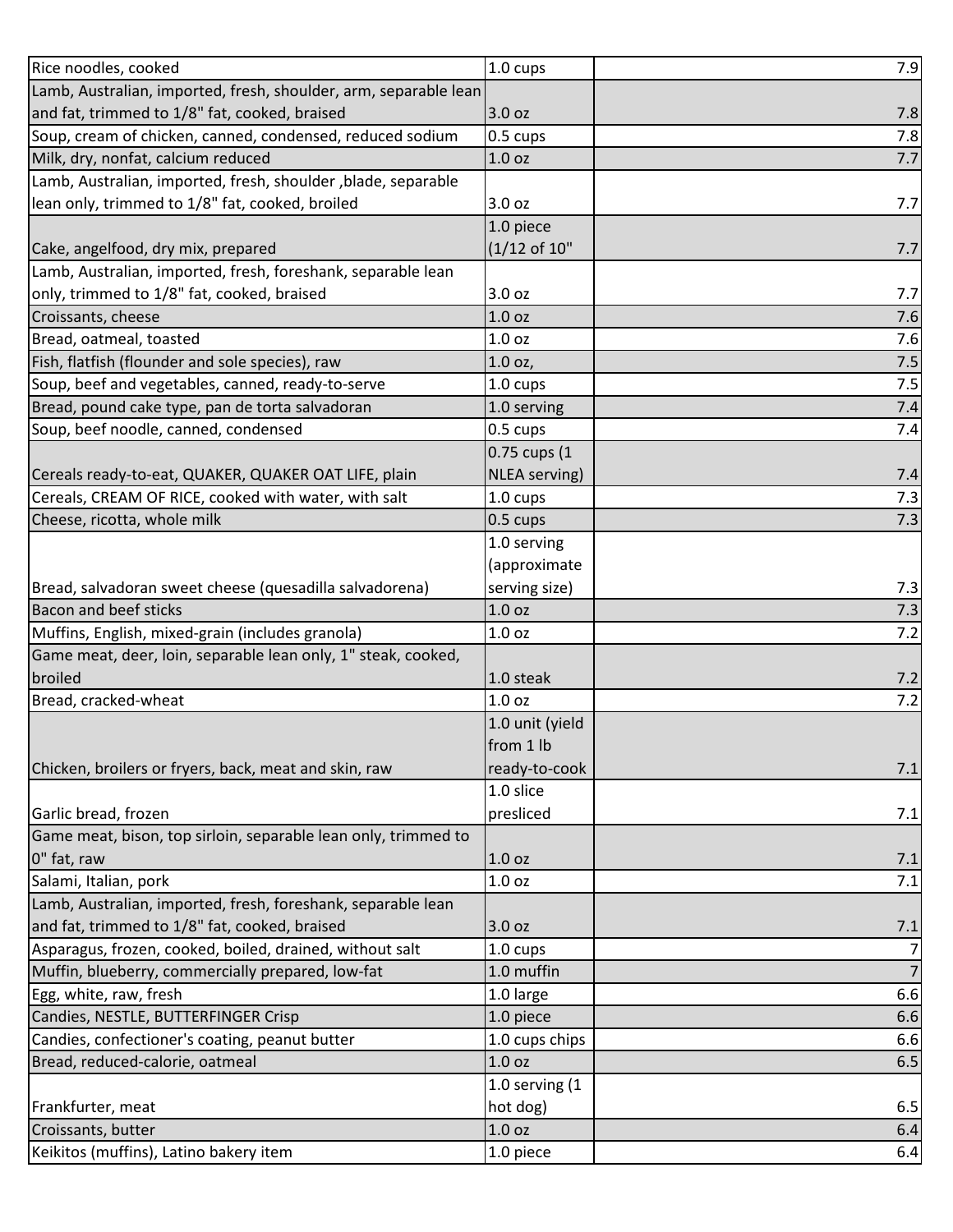| Milk, reduced fat, fluid, 2% milkfat, protein fortified, with added              |                          |     |
|----------------------------------------------------------------------------------|--------------------------|-----|
| vitamin A and vitamin D                                                          | 1.0 cups                 | 6.4 |
| Cereals, corn grits, yellow, regular and quick, enriched, cooked                 |                          |     |
| with water, without salt                                                         | 1.0 cups                 | 6.3 |
| Beans, black, mature seeds, raw                                                  | 1.0 cups                 | 6.2 |
|                                                                                  | 1.0 serving              |     |
| Soup, tomato, canned, condensed, reduced sodium                                  | $1/2$ cups               | 6.2 |
| Bread, reduced-calorie, white                                                    | 1.0 <sub>oz</sub>        | 6.2 |
| Milk, lowfat, fluid, 1% milkfat, protein fortified, with added                   |                          |     |
| vitamin A and vitamin D                                                          | 1.0 cups                 | 6.2 |
| Soup, chicken, canned, chunky, ready-to-serve                                    | 1.0 cups                 | 6.1 |
| Beans, adzuki, mature seeds, raw                                                 | 1.0 cups                 | 6.1 |
| Milk, buttermilk, dried                                                          | $0.25$ cups              | 6.1 |
| Bagels, plain, enriched, with calcium propionate (includes onion, 1.0 mini bagel |                          |     |
| poppy, sesame), toasted                                                          | $(2-1/2"$ dia)           | 6   |
| Barbecue loaf, pork, beef                                                        | 1.0 <sub>oz</sub>        | 6   |
|                                                                                  | 1.0 serving 6            |     |
| Pastrami, beef, 98% fat-free                                                     | slices                   | 5.9 |
| Milk, nonfat, fluid, protein fortified, with added vitamin A and                 |                          |     |
| vitamin D (fat free and skim)                                                    | 1.0 cups                 | 5.9 |
| Cowpeas (blackeyes), immature seeds, frozen, cooked, boiled,                     |                          |     |
| drained, without salt                                                            | 1.0 cups                 | 5.8 |
|                                                                                  | 12.0 oz                  |     |
| Sausage, pork and beef, with cheddar cheese, smoked                              | serving 2.7 oz           | 5.8 |
| Cheese, pasteurized process, American, fortified with vitamin D                  | 1.0 oz                   | 5.7 |
| Ham, honey, smoked, cooked                                                       | $1.0$ oz $(1)$           | 5.7 |
| Milk, canned, condensed, sweetened                                               | $1.0 f$ l oz             | 5.7 |
| Soup, cream of shrimp, canned, prepared with equal volume                        | 1.0 cups                 | 5.6 |
|                                                                                  | 1.0 container            |     |
| Yogurt, plain, low fat                                                           | (6 oz)                   | 5.6 |
| Lamb, shoulder, blade, separable lean and fat, trimmed to 1/8"                   |                          |     |
| fat, choice, raw                                                                 | 1.0 oz                   | 5.6 |
| Crackers, melba toast, rye (includes pumpernickel)                               | 0.5 oz                   | 5.5 |
| Asparagus, cooked, boiled, drained                                               | $0.5 \text{ cups}$       | 5.5 |
| Croissants, apple                                                                | 1.0 oz                   | 5.4 |
| Danish pastry, cheese                                                            | 1.0 oz                   | 5.4 |
| Biscuits, plain or buttermilk, frozen, baked                                     | 1.0 oz                   | 5.3 |
| Croutons, plain                                                                  | 0.5 oz                   | 5.3 |
| Snacks, granola bars, soft, uncoated, peanut butter                              | 1.0 bar $(1 \text{ oz})$ | 5.3 |
|                                                                                  | 1.0 container            |     |
| Yogurt, fruit, low fat, 11g protein/8 oz                                         | (6 oz)                   | 5.3 |
| Puddings, chocolate, dry mix, regular, prepared with whole milk                  | $0.5 \text{ cups}$       | 5.3 |
| Potatoes, mashed, dehydrated, prepared from flakes without                       |                          |     |
| milk, whole milk and butter added                                                | 1.0 cups                 | 5.2 |
| Nuts, coconut meat, dried (desiccated), not sweetened                            | 1.0 oz                   | 5.2 |
| Soup, chicken with rice, canned, condensed                                       | $0.5 \text{ cups}$       | 5.2 |
| Fish, cisco, smoked                                                              | 1.0 oz                   | 5.1 |
| Lamb, Australian, imported, fresh, leg, whole (shank and sirloin),               |                          |     |
| separable lean only, trimmed to 1/8" fat, cooked, roasted                        | 3.0 oz                   | 5   |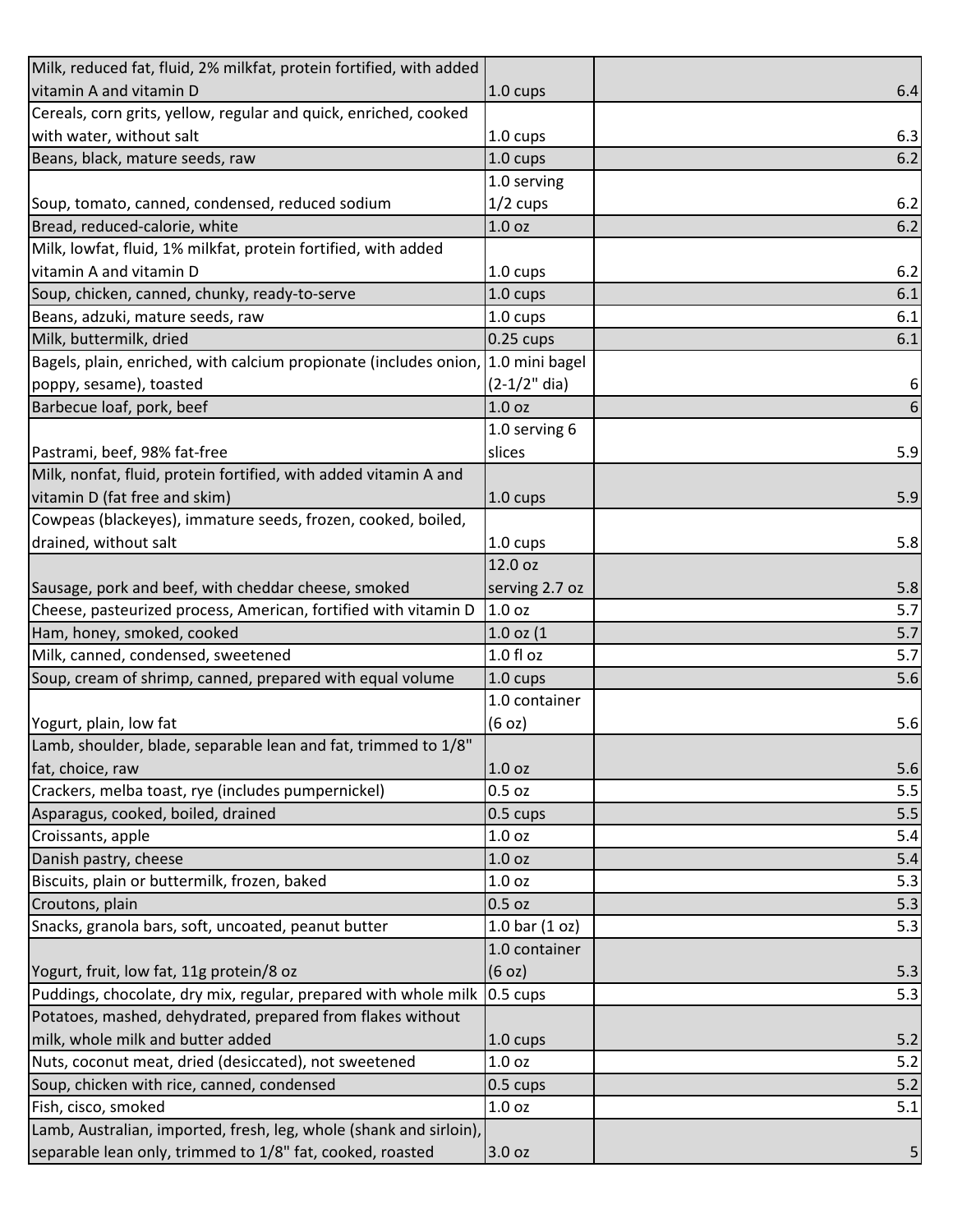| 1.0 unit (yield   |                                                                                                                                                                                                                                        |
|-------------------|----------------------------------------------------------------------------------------------------------------------------------------------------------------------------------------------------------------------------------------|
|                   |                                                                                                                                                                                                                                        |
|                   | 4.9                                                                                                                                                                                                                                    |
| 1.0 cups          | 4.9                                                                                                                                                                                                                                    |
| 1.0 <sub>oz</sub> | 4.8                                                                                                                                                                                                                                    |
| 1.0 <sub>oz</sub> | 4.8                                                                                                                                                                                                                                    |
| 1.0 container     |                                                                                                                                                                                                                                        |
| (6 oz)            | 4.8                                                                                                                                                                                                                                    |
|                   | 4.8                                                                                                                                                                                                                                    |
|                   |                                                                                                                                                                                                                                        |
| 1.0 cups          | 4.8                                                                                                                                                                                                                                    |
|                   | 4.7                                                                                                                                                                                                                                    |
| 2.0 oz            | 4.7                                                                                                                                                                                                                                    |
| 1.0 link          | 4.7                                                                                                                                                                                                                                    |
| 1.0 biscuit       | 4.6                                                                                                                                                                                                                                    |
| 1.0 cups          | 4.6                                                                                                                                                                                                                                    |
| $0.5$ oz          | 4.6                                                                                                                                                                                                                                    |
| 1.0 crust         | 4.5                                                                                                                                                                                                                                    |
| 1.0 <sub>oz</sub> | 4.5                                                                                                                                                                                                                                    |
|                   |                                                                                                                                                                                                                                        |
|                   | 4.5                                                                                                                                                                                                                                    |
| 1.0 slice         | 4.5                                                                                                                                                                                                                                    |
|                   |                                                                                                                                                                                                                                        |
|                   | 4.5                                                                                                                                                                                                                                    |
|                   |                                                                                                                                                                                                                                        |
| 1.0 muffin        | 4.4                                                                                                                                                                                                                                    |
| 1.0 cups          | 4.4                                                                                                                                                                                                                                    |
| 0.5 cups (4 fl    | 4.3                                                                                                                                                                                                                                    |
| 1.0 cups          | 4.2                                                                                                                                                                                                                                    |
| $1.0$ tsp         | 4.2                                                                                                                                                                                                                                    |
|                   |                                                                                                                                                                                                                                        |
|                   | 4.1                                                                                                                                                                                                                                    |
| 1.0 cups          | 4.1                                                                                                                                                                                                                                    |
|                   | 4.1                                                                                                                                                                                                                                    |
|                   | 4.1                                                                                                                                                                                                                                    |
|                   | 4.1                                                                                                                                                                                                                                    |
| 1.0 cups (1       |                                                                                                                                                                                                                                        |
|                   | 4.1                                                                                                                                                                                                                                    |
|                   | 4.1                                                                                                                                                                                                                                    |
| 0.75 cups (1      |                                                                                                                                                                                                                                        |
|                   | 4.1                                                                                                                                                                                                                                    |
|                   |                                                                                                                                                                                                                                        |
|                   | 3.9                                                                                                                                                                                                                                    |
| 6.0 cracker 1     |                                                                                                                                                                                                                                        |
| cracker = $6.5g$  | 3.9                                                                                                                                                                                                                                    |
| 1.0 tbsp          | 3.9                                                                                                                                                                                                                                    |
| 1.0 cups          | 3.8                                                                                                                                                                                                                                    |
| 1.0 cups          | 3.8                                                                                                                                                                                                                                    |
|                   | from 1 lb<br>ready-to-cook<br>1.0 slice<br>1.0 oz<br>0.75 cups (1<br><b>NLEA</b> serving)<br>3.0 oz<br>$1.0 \text{ cups}$<br>1.0 oz<br>1.0 oz<br>0.5 oz<br><b>NLEA</b> serving)<br>1.0 oz<br>NLEA serving)<br>1.0 plantain<br>1.0 cups |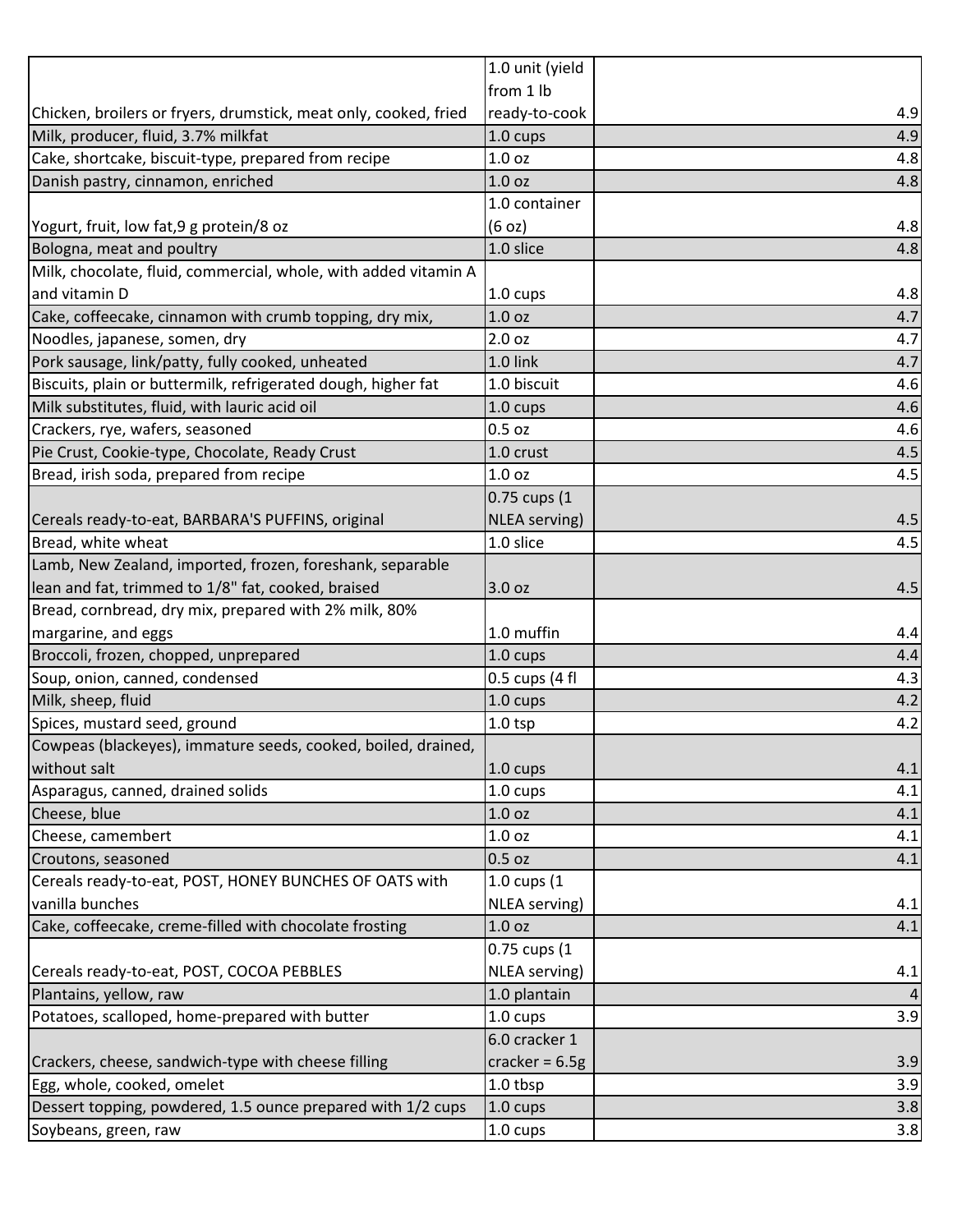| Cereals, oats, instant, fortified, with raisins and spice, prepared     |                   |     |
|-------------------------------------------------------------------------|-------------------|-----|
| with water                                                              | 1.0 cups          | 3.8 |
| Lamb, New Zealand, imported, frozen, shoulder, whole (arm               |                   |     |
| and blade), separable lean and fat, trimmed to 1/8" fat, cooked, 3.0 oz |                   | 3.7 |
|                                                                         | 1.0 container     |     |
| Yogurt, plain, whole milk                                               | (6 oz)            | 3.7 |
| Pancakes, buckwheat, dry mix, incomplete                                | 1.0 oz            | 3.7 |
| Soup, cream of mushroom, canned, condensed                              | 0.5 cups          | 3.7 |
|                                                                         | 1.0 serving 4     |     |
| Puddings, rice, ready-to-eat                                            | oz pudding        | 3.6 |
| Crackers, saltines, whole wheat (includes multi-grain)                  | 1.0 serving       | 3.6 |
| Cream, fluid, heavy whipping                                            | $1.0$ cups,       | 3.6 |
| Bologna, pork, turkey and beef                                          | 1.0 <sub>oz</sub> | 3.5 |
| Lamb, New Zealand, imported, frozen, leg, whole (shank and              |                   |     |
| sirloin), separable lean and fat, trimmed to 1/8" fat, cooked,          | 3.0 oz            | 3.5 |
| Crackers, wheat, sandwich, with cheese filling                          | $0.5$ oz          | 3.5 |
| Lima beans, immature seeds, frozen, baby, unprepared                    | 1.0 cups          | 3.4 |
| Lima beans, immature seeds, cooked, boiled, drained, without            | 1.0 cups          | 3.4 |
|                                                                         | 16.0 crackers     |     |
| Crackers, wheat, regular                                                | 1 serving         | 3.4 |
| Cowpeas (blackeyes), immature seeds, raw                                | 1.0 cups          | 3.3 |
|                                                                         | $1.0$ cups $(1)$  |     |
| Cereals ready-to-eat, POST, Honeycomb Cereal                            | NLEA serving)     | 3.3 |
| Cookies, brownies, prepared from recipe                                 | 1.0 <sub>oz</sub> | 3.3 |
|                                                                         | 1.0 serving 2     |     |
| Chicken breast, oven-roasted, fat-free, sliced                          | slices            | 3.2 |
| Bologna, pork and turkey, lite                                          | 1.0 serving 2     | 3.1 |
| Beans, black turtle, mature seeds, canned                               | 1.0 cups          | 3.1 |
| Crackers, wheat, sandwich, with peanut butter filling                   | $0.5$ oz          | 3.1 |
| Lima beans, immature seeds, frozen, baby, cooked, boiled,               |                   |     |
| drained, without salt                                                   | 1.0 cups          | 3.1 |
| Gelatin desserts, dry mix, with added ascorbic acid, sodium-            | 1.0 package (3    |     |
| citrate and salt                                                        | oz)               | 3.1 |
|                                                                         | 1.0 package       |     |
| Peas and carrots, frozen, cooked, boiled, drained, without salt         | (10 oz) yields    | 3.1 |
| Crackers, standard snack-type, sandwich, with cheese filling            | $0.5$ oz          | 3.1 |
|                                                                         | 1.0 wing, bone    |     |
|                                                                         | and skin          |     |
|                                                                         | removed           |     |
|                                                                         | (yield from 1     |     |
| Chicken, broilers or fryers, wing, meat only, raw                       | Ib ready-to-      | 3   |
| Snacks, corn-based, extruded, onion-flavor                              | 1.0 oz            | 3   |
|                                                                         | 0.75 cups (1      |     |
| Cereals ready-to-eat, QUAKER, QUAKER CRUNCHY BRAN                       | NLEA serving)     | 3   |
|                                                                         | 11.0 crackers     |     |
| Crackers, cream, Gamesa Sabrosas                                        | (1 NLEA           | 2.9 |
| Cereals ready-to-eat, POST, Shredded Wheat, original spoon-             | 1.0 cups (1       |     |
| size                                                                    | NLEA serving)     | 2.9 |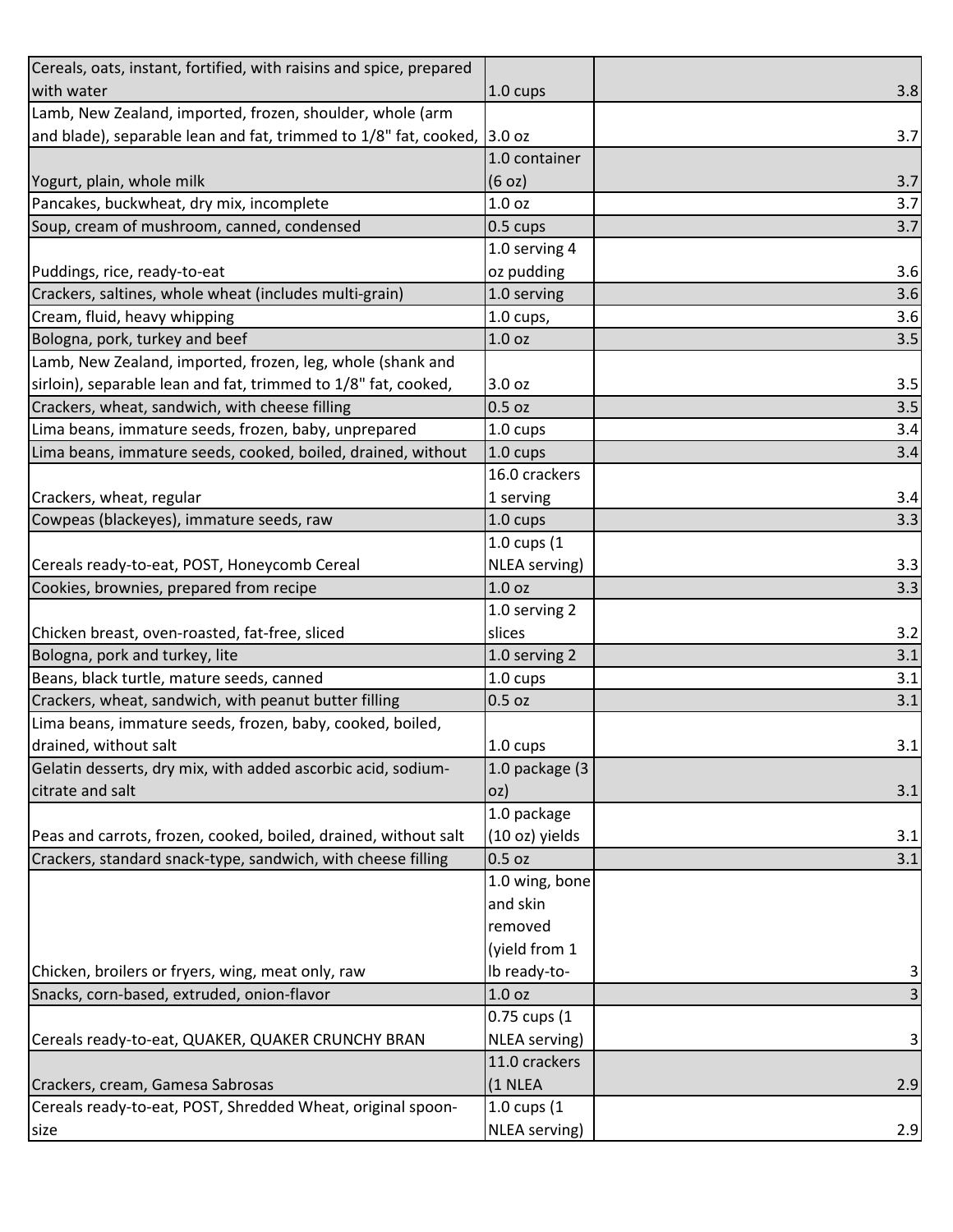|                                                                          | $0.12$ pie 1 pie  |     |
|--------------------------------------------------------------------------|-------------------|-----|
| Pie, Dutch Apple, Commercially Prepared                                  | (1/8 of 9" pie)   | 2.9 |
| Cookies, oatmeal, refrigerated dough, baked                              | 1.0 oz            | 2.9 |
| Bread, cornbread, prepared from recipe, made with low fat (2%)           |                   |     |
| milk                                                                     | 1.0 oz            | 2.9 |
| Crackers, rusk toast                                                     | 0.5 oz            | 2.9 |
| Spinach, canned, regular pack, solids and liquids                        | 1.0 cups          | 2.8 |
| Lamb, Australian, imported, fresh, leg, sirloin half, boneless,          |                   |     |
| separable lean only, trimmed to 1/8" fat, raw                            | 1.0 oz            | 2.8 |
| Cookies, oatmeal, commercially prepared, regular                         | 1.0 <sub>oz</sub> | 2.8 |
| Cheese, American, nonfat or fat free                                     | 1.0 serving       | 2.8 |
| Nuts, hazelnuts or filberts                                              | $1.0$ cups,       | 2.8 |
|                                                                          | 1.0 cups          |     |
| Nuts, almonds, dry roasted, without salt added                           | whole kernels     | 2.8 |
| Potatoes, mashed, dehydrated, prepared from granules without             |                   |     |
| milk, whole milk and butter added                                        | 1.0 cups          | 2.7 |
| Lima beans, immature seeds, frozen, fordhook, unprepared                 | 1.0 cups          | 2.7 |
| Snacks, crisped rice bar, chocolate chip                                 | 1.0 bar $(1 oz)$  | 2.7 |
| Snacks, tortilla chips, low fat, made with olestra, nacho cheese         | 1.0 oz            | 2.7 |
| Peas, green, raw                                                         | 1.0 cups          | 2.6 |
| Toaster pastries, fruit, toasted (include apple, blueberry, cherry,      |                   |     |
| strawberry)                                                              | 1.0 pastry        | 2.6 |
| Pie, banana cream, prepared from recipe                                  | 1.0 <sub>oz</sub> | 2.6 |
| Cake, sponge, commercially prepared                                      | 1.0 oz            | 2.6 |
| Cookies, oatmeal, refrigerated dough                                     | 1.0 oz            | 2.6 |
| Lamb, Australian, imported, fresh, loin, separable lean only,            |                   |     |
| trimmed to 1/8" fat, raw                                                 | 1.0 oz            | 2.6 |
| Soybeans, green, cooked, boiled, drained, without salt                   | 1.0 cups          | 2.5 |
| Lamb, Australian, imported, fresh, leg, shank half, separable            |                   |     |
| lean only, trimmed to 1/8" fat, raw                                      | 1.0 oz            | 2.5 |
| POPEYES, biscuit                                                         | 1.0 biscuit       | 2.5 |
| Lamb, Australian, imported, fresh, composite of trimmed retail           |                   |     |
| cuts, separable lean only, trimmed to 1/8" fat, raw                      | 1.0 <sub>oz</sub> | 2.4 |
| Snacks, KELLOGG, KELLOGG'S RICE KRISPIES TREATS Squares                  | 1.0 serving       | 2.4 |
| Beverages, chocolate powder, no sugar added                              | 2.0 tbsp          | 2.4 |
| Chocolate, dark, 60-69% cacao solids                                     | 1.0 oz            | 2.4 |
| Gravy, beef, canned, ready-to-serve                                      | 1.0 cups          | 2.3 |
| Cookies, sugar, commercially prepared, regular (includes vanilla) 1.0 oz |                   | 2.3 |
| Cereals, CREAM OF WHEAT, instant, dry                                    | 1.0 tbsp          | 2.3 |
| Snacks, potato chips, made from dried potatoes, cheese-flavor            | 1.0 <sub>oz</sub> | 2.3 |
|                                                                          | 1.0 oz crunchy    |     |
| Snacks, corn-based, extruded, puffs or twists, cheese-flavor             | (about 21         | 2.3 |
| Snacks, potato chips, fat free, salted                                   | 1.0 <sub>oz</sub> | 2.3 |
| Snacks, potato sticks                                                    | 1.0 oz            | 2.3 |
| Snacks, oriental mix, rice-based                                         | 1.0 oz            | 2.3 |
| Cookies, chocolate sandwich, with extra creme filling                    | 1.0 oz            | 2.3 |
| Lamb, Australian, imported, fresh, shoulder, blade, separable            |                   |     |
| lean only, trimmed to 1/8" fat, raw                                      | 1.0 oz            | 2.3 |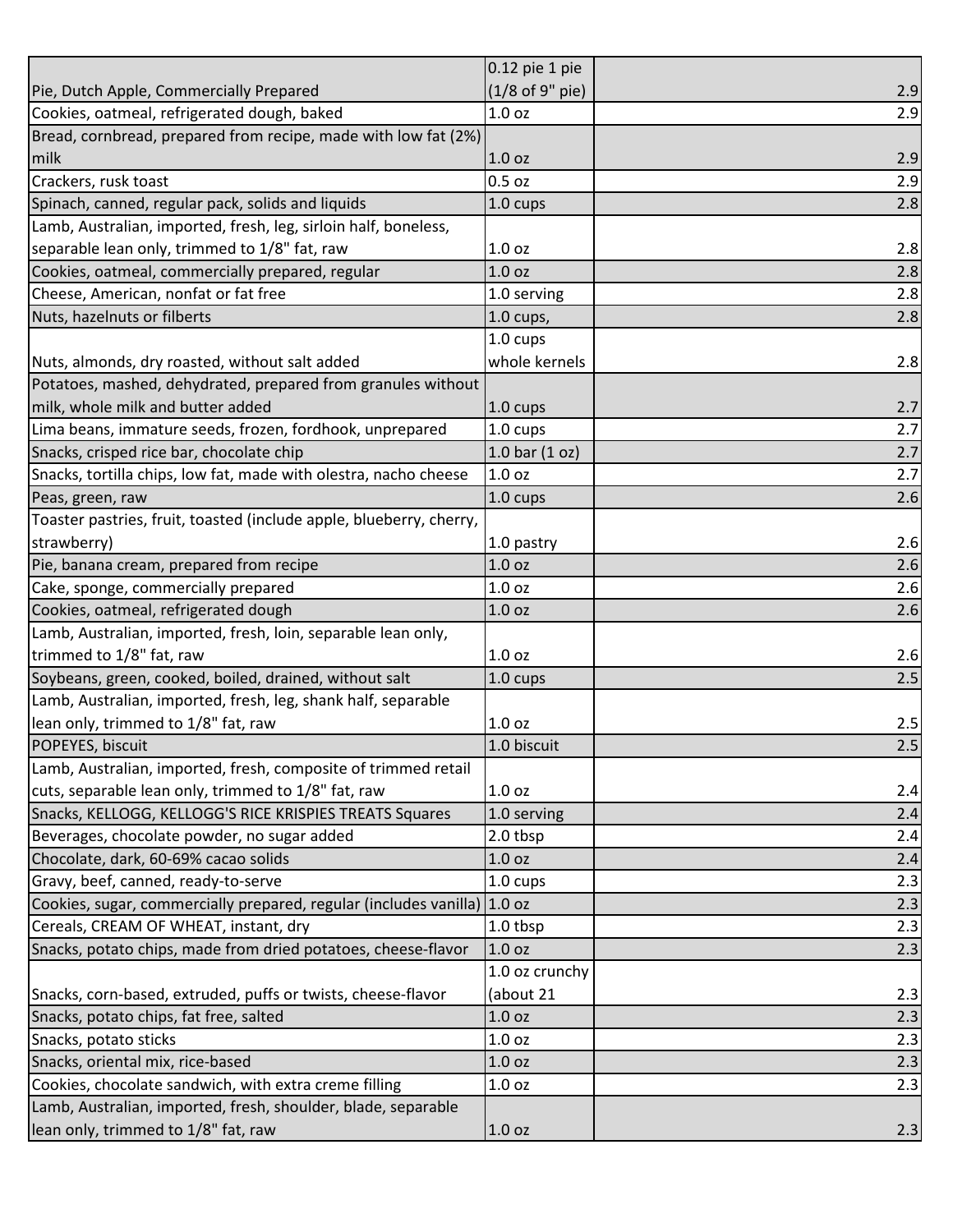| Lamb, Australian, imported, fresh, leg, center slice, bone-in,   |                    |                |
|------------------------------------------------------------------|--------------------|----------------|
| separable lean only, trimmed to 1/8" fat, raw                    | 1.0 oz             | 2.3            |
| Lamb, Australian, imported, fresh, foreshank, separable lean     |                    |                |
| only, trimmed to 1/8" fat, raw                                   | 1.0 <sub>oz</sub>  | 2.3            |
| Veal, shank (fore and hind), separable lean only, raw            | 1.0 <sub>oz</sub>  | 2.3            |
| Grapefruit, sections, canned, juice pack, solids and liquids     | 1.0 cups           | 2.2            |
| Veal, shank (fore and hind), separable lean and fat, raw         | 1.0 oz             | 2.2            |
| Soup, cream of celery, canned, prepared with equal volume        | 1.0 cups           | 2.2            |
| Beans, black turtle, mature seeds, cooked, boiled, without salt  | 1.0 cups           | 2.2            |
| Grapefruit, sections, canned, water pack, solids and liquids     | 1.0 cups           | 2.2            |
| Cookies, peanut butter sandwich, regular                         | 1.0 oz             | 2.2            |
| Parmesan cheese topping, fat free                                | 1.0                | 2.2            |
| Pancakes, plain, frozen, ready-to-heat, microwave (includes      |                    |                |
| buttermilk)                                                      | 1.0 <sub>oz</sub>  | 2.1            |
| Lamb, Australian, imported, fresh, leg, center slice, bone-in,   |                    |                |
| separable lean and fat, trimmed to 1/8" fat, raw                 | 1.0 <sub>oz</sub>  | 2.1            |
| Snacks, tortilla chips, ranch-flavor                             | 1.0 <sub>oz</sub>  | 2.1            |
|                                                                  | 1.0 piece          |                |
| Cake, angelfood, commercially prepared                           | (1/12 of 12 oz     | $\overline{2}$ |
| Lamb, Australian, imported, fresh, foreshank, separable lean     |                    |                |
| and fat, trimmed to 1/8" fat, raw                                | 1.0 <sub>oz</sub>  | $\mathbf{2}$   |
| Cookies, chocolate chip, commercially prepared, regular, lower   | 1.0 serving 3      |                |
| fat                                                              | cookies            | $\overline{2}$ |
| Sauce, cheese, ready-to-serve                                    | $0.25$ cups        |                |
| Apricots, dried, sulfured, stewed, without added sugar           | $1.0$ cups,        | $\frac{2}{2}$  |
| Turnip greens, frozen, cooked, boiled, drained, without salt     | 1.0 cups           | $\overline{2}$ |
| Tomato products, canned, sauce, with onions                      | 1.0 cups           | $\overline{2}$ |
| Lamb, Australian, imported, fresh, shoulder, blade, separable    |                    |                |
| lean and fat, trimmed to 1/8" fat, raw                           | 1.0 <sub>oz</sub>  | $\overline{a}$ |
| Asparagus, canned, regular pack, solids and liquids              | 0.5 cups           | $\overline{2}$ |
| Crackers, cheese, regular                                        | 0.5 oz             | 1.9            |
| Syrups, table blends, pancake, with 2% maple, with added         |                    |                |
| potassium                                                        | 1.0 cups           | 1.9            |
| Cookies, chocolate sandwich, with creme filling, regular         | 3.0 cookie         | 1.9            |
| Veal, breast, whole, boneless, separable lean and fat, raw       | 1.0 <sub>oz</sub>  | 1.9            |
| Infant formula, ABBOTT NUTRITION, SIMILAC, GO AND GROW,          |                    |                |
| ready-to-feed, with ARA and DHA                                  | 5.0 fl oz          | 1.8            |
| Puddings, chocolate, ready-to-eat, fat free                      | 1.0 serving 4      | 1.8            |
| Turnip greens and turnips, frozen, cooked, boiled, drained, with | 1.0 cups           | 1.8            |
| Cookies, sugar wafer, with creme filling, sugar free             | 1.0 <sub>oz</sub>  | 1.8            |
| Cookies, peanut butter, commercially prepared, regular           | 1.0 <sub>oz</sub>  | 1.8            |
| Lamb, New Zealand, imported, frozen, loin, separable lean and    |                    |                |
| fat, trimmed to 1/8" fat, cooked, broiled                        | 3.0 oz             | 1.8            |
| Cookies, shortbread, commercially prepared, plain                | 1.0 oz             | 1.8            |
| Tomato products, canned, puree, without salt added               | 1.0 cups           | 1.8            |
| Tomato products, canned, puree, with salt added                  | $1.0 \text{ cups}$ | 1.8            |
|                                                                  | 1.0 serving 2.1    |                |
| Candies, NESTLE, BUTTERFINGER Bar                                | oz bar             | 1.7            |
| Tomatoes, red, ripe, canned, packed in tomato juice              | 1.0 cups           | 1.7            |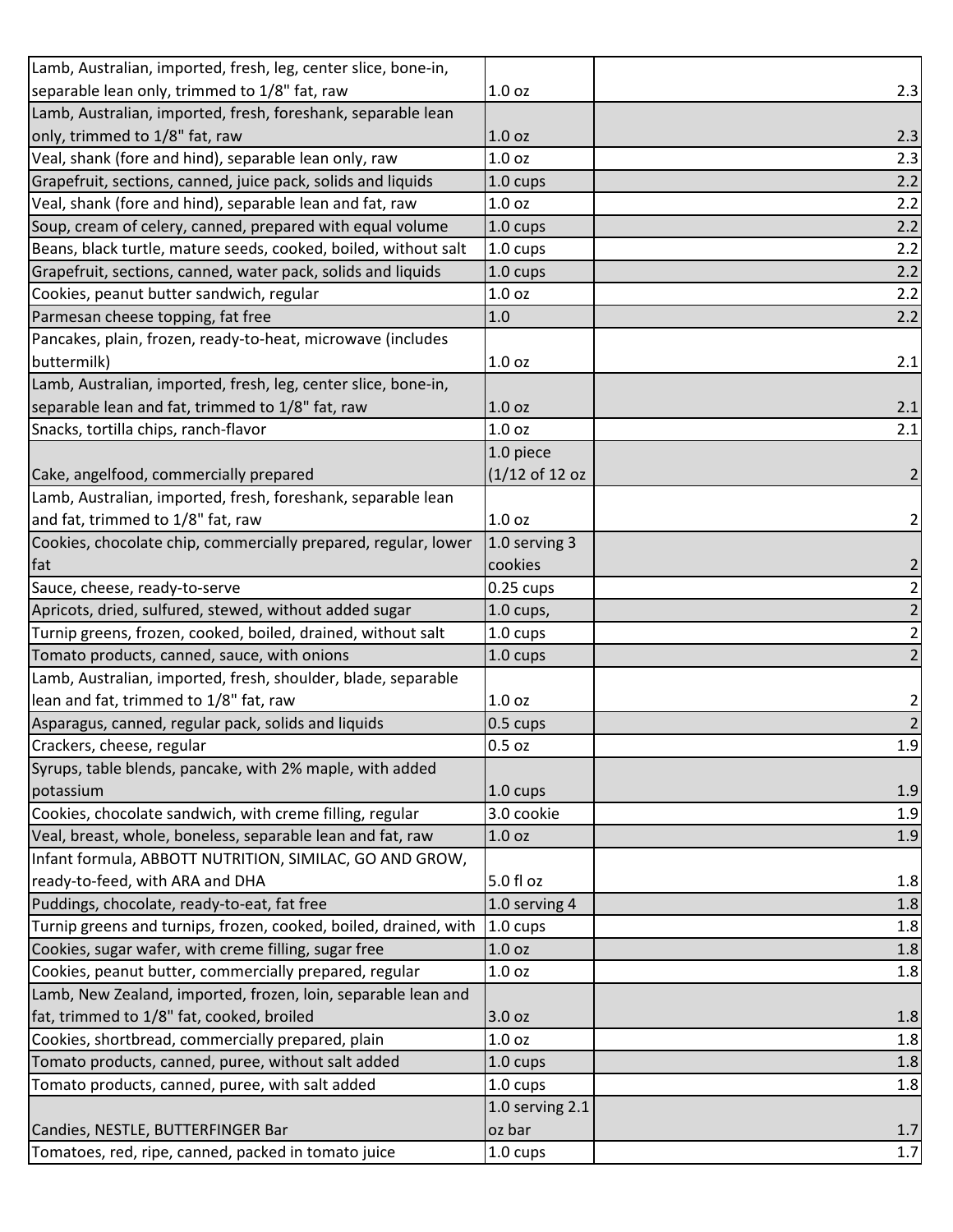| Cookies, oatmeal, with raisins                                                 | 1.0 oz              | $1.7\,$ |
|--------------------------------------------------------------------------------|---------------------|---------|
| Cookies, chocolate chip, refrigerated dough                                    | 1.0 serving         | 1.6     |
| Cookies, chocolate wafers                                                      | 1.0 <sub>oz</sub>   | 1.6     |
| Cookies, molasses                                                              | 1.0 <sub>oz</sub>   | 1.6     |
| Candies, MARS SNACKFOOD US, M & M's Milk Chocolate                             | 1.0 package         |         |
| Candies                                                                        | (1.69 oz)           | 1.6     |
| Sweet potato, canned, syrup pack, drained solids                               | 1.0 cups            | 1.6     |
| Yardlong bean, cooked, boiled, drained, without salt                           | 1.0 cups slices     | 1.6     |
| Veal, breast, separable fat, cooked                                            | 1.0 <sub>oz</sub>   | 1.6     |
| Crackers, standard snack-type, sandwich, with peanut butter                    | $0.5$ oz            | 1.5     |
| Tomatoes, red, ripe, canned, stewed                                            | 1.0 cups            | 1.5     |
| Celery, cooked, boiled, drained, without salt                                  | $1.0$ cups,         | 1.5     |
| Tomato products, canned, sauce, with onions, green peppers,                    |                     |         |
| and celery                                                                     | 1.0 cups            | 1.5     |
|                                                                                | 1.0 potato          |         |
| Potatoes, Russet, flesh and skin, baked                                        | large (3" to 4-     | 1.5     |
| Pokeberry shoots, (poke), cooked, boiled, drained, without salt                | 1.0 cups            | $1.5\,$ |
| Snacks, rice cakes, brown rice, buckwheat                                      | 1.0 cake            | $1.5\,$ |
| Cake, cheesecake, commercially prepared                                        | 1.0 <sub>oz</sub>   | 1.5     |
| Cereals ready-to-eat, rice, puffed, fortified                                  | 1.0 cups            | 1.5     |
| Corn, sweet, yellow, canned, vacuum pack, regular pack                         | 1.0 cups            | $1.5\,$ |
| Tomato products, canned, sauce, with tomato tidbits                            | 1.0 cups            | 1.5     |
| Frozen novelties, No Sugar Added, FUDGSICLE pops                               | 1.0 serving         | 1.4     |
| Passion-fruit, (granadilla), purple, raw                                       | 1.0 cups            | 1.4     |
|                                                                                | 0.33 package        |         |
| Beans, pinto, immature seeds, frozen, unprepared                               | (10 <sub>oz</sub> ) | 1.4     |
| Brussels sprouts, raw                                                          | 1.0 cups            | 1.4     |
| Hyacinth-beans, immature seeds, cooked, boiled, drained,                       |                     |         |
| without salt                                                                   | 1.0 cups            | 1.4     |
| Cream, fluid, light (coffee cream or table cream)                              | $1.0 f$ l oz        | 1.4     |
| Cookies, sugar wafers with creme filling, regular                              | 3.0 cookies         | 1.3     |
|                                                                                | 1.0 serving 2       |         |
| Chocolate-flavored hazelnut spread                                             | <b>TBSP</b>         | 1.3     |
|                                                                                | 0.33 package        |         |
| Collards, frozen, chopped, unprepared                                          | (10 oz)             | 1.3     |
| Breadfruit, raw                                                                | 1.0 cups            | 1.3     |
|                                                                                | 2.0 biscuits (1     |         |
| Cereals ready-to-eat, POST, Shredded Wheat, original big biscuit NLEA serving) |                     | 1.3     |
| Mountain yam, hawaii, cooked, steamed, without salt                            | $1.0$ cups,         | 1.3     |
| Lamb, Australian, imported, fresh, leg, whole (shank and sirloin),             |                     |         |
| separable lean only, trimmed to 1/8" fat, raw                                  | 1.0 <sub>oz</sub>   | 1.3     |
| Turnip greens, cooked, boiled, drained, without salt                           | $1.0$ cups,         | 1.3     |
|                                                                                | 1.0 serving         |         |
| Ice creams, vanilla, light, no sugar added                                     | $1/2$ cups          | 1.3     |
| Broccoli, frozen, chopped, cooked, boiled, drained, without salt               | 1.0 cups            | 1.3     |
| Corn, sweet, yellow, canned, brine pack, regular pack, solids and              |                     |         |
| liquids                                                                        | 1.0 cups            | 1.3     |
| Candies, MOUNDS Candy Bar                                                      | 1.0 bar snack       | 1.3     |
| Cookies, oatmeal, commercially prepared, special dietary                       | 1.0 oz              | 1.2     |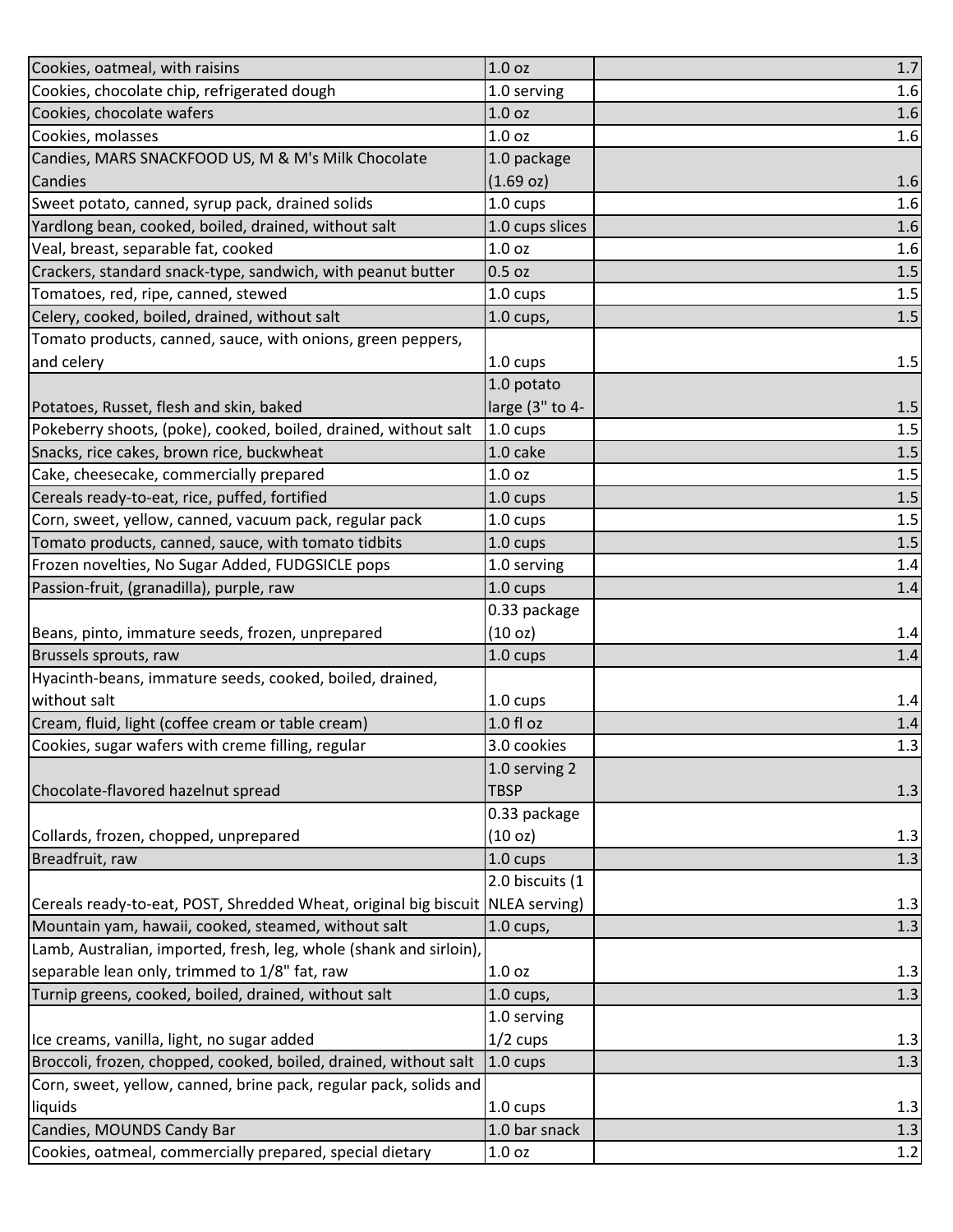| Cookies, peanut butter, commercially prepared, soft-type                                                                | 1.0 <sub>oz</sub>  | $1.2$        |
|-------------------------------------------------------------------------------------------------------------------------|--------------------|--------------|
| Cheese, cream                                                                                                           | 1.0 tbsp           | 1.2          |
| Chicken, broilers or fryers, separable fat, raw                                                                         | 1.0 tbsp           | 1.2          |
| Fruit cocktail, (peach and pineapple and pear and grape and                                                             |                    |              |
| cherry), canned, heavy syrup, solids and liquids                                                                        | 1.0 cups           | 1.2          |
| Squash, winter, hubbard, baked, with salt                                                                               | $1.0$ cups,        | 1.2          |
| Tomato juice, canned, without salt added                                                                                | 1.0 cups           | 1.2          |
| Tomato juice, canned, with salt added                                                                                   | 1.0 cups           | 1.2          |
|                                                                                                                         | 1.0 cups (1/2"     |              |
| Bamboo shoots, raw                                                                                                      | slices)            | 1.2          |
| Squash, winter, butternut, frozen, cooked, boiled, without salt                                                         | $1.0$ cups,        | 1.2          |
| Oranges, raw, with peel                                                                                                 | 1.0 cups           | 1.2          |
| Mushrooms, Chanterelle, raw                                                                                             | 1.0 cups           | 1.2          |
| Amaranth leaves, cooked, boiled, drained, without salt                                                                  | 1.0 cups           | 1.2          |
| Infant formula, MEAD JOHNSON, ENFAMIL, Premature, with                                                                  |                    |              |
| iron, 24 calories, ready-to-feed                                                                                        | $1.0 f$ l oz       | 1.2          |
| Corn, sweet, yellow, frozen, kernels cut off cob, boiled, drained,                                                      |                    |              |
| without salt                                                                                                            | 1.0 cups           | 1.2          |
|                                                                                                                         | 1.0 serving        |              |
| Candies, MARS SNACKFOOD US, 3 MUSKETEERS Bar                                                                            | $2.13$ oz bar      | 1.1          |
| Litchis, raw                                                                                                            | 1.0 cups           | 1.1          |
| Lamb, Australian, imported, fresh, separable fat, raw                                                                   | 1.0 <sub>oz</sub>  | $1.1$        |
|                                                                                                                         | 1.0 $cups$ (1"     |              |
| Burdock root, cooked, boiled, drained, without salt                                                                     | pieces)            | 1.1          |
|                                                                                                                         |                    |              |
|                                                                                                                         | 1.0 serving 28     |              |
| Candies, dark chocolate coated coffee beans                                                                             | pieces             | 1.1          |
| Soup, chicken broth or bouillon, dry                                                                                    | 1.0 cube           | 1.1          |
| Cranberry sauce, canned, sweetened                                                                                      | 1.0 cups           | 1.1          |
| Beans, kidney, mature seeds, sprouted, raw                                                                              | 1.0 cups           | 1.1          |
| Taro, tahitian, cooked, without salt                                                                                    | 1.0 cups slices    | $1.1$        |
| Candies, NESTLE, 100 GRAND Bar                                                                                          | $1.0$ bar $(1.5)$  | 1.1          |
| Crackers, standard snack-type, regular                                                                                  | 5.0 crackers       | 1.1          |
| Dessert topping, pressurized                                                                                            | 1.0 cups           | 1.1          |
| Cookies, chocolate sandwich, with creme filling, special dietary                                                        | 1.0 <sub>oz</sub>  | $\mathbf{1}$ |
| Orange juice, frozen concentrate, unsweetened, undiluted                                                                | 1.0 cups           | $\mathbf 1$  |
| Nuts, coconut cream, canned, sweetened                                                                                  | 1.0 tbsp           | $\mathbf 1$  |
| Purslane, cooked, boiled, drained, without salt                                                                         | 1.0 cups           | $\mathbf{1}$ |
| Squash, winter, butternut, cooked, baked, without salt                                                                  | $1.0$ cups,        | $\mathbf 1$  |
| Boysenberries, canned, heavy syrup                                                                                      | $1.0 \text{ cups}$ | $\mathbf{1}$ |
|                                                                                                                         | 1.0 <sub>oz</sub>  | $\mathbf 1$  |
| Peas, edible-podded, frozen, unprepared                                                                                 | 1.0 cups           | $\mathbf{1}$ |
|                                                                                                                         | 1.0 fruit (2-      |              |
|                                                                                                                         | $1/2$ " dia)       | $\mathbf 1$  |
|                                                                                                                         | $1.0 \text{ cups}$ | $\mathbf{1}$ |
| Popcorn, sugar syrup/caramel, fat-free<br>Persimmons, japanese, raw<br>Currants, zante, dried<br>Spices, ginger, ground | $1.0$ tsp          | $\mathbf 1$  |
|                                                                                                                         |                    |              |
| Lamb, New Zealand, imported, frozen, foreshank, separable<br>lean and fat, trimmed to 1/8" fat, raw                     | 1.0 oz             | $\mathbf 1$  |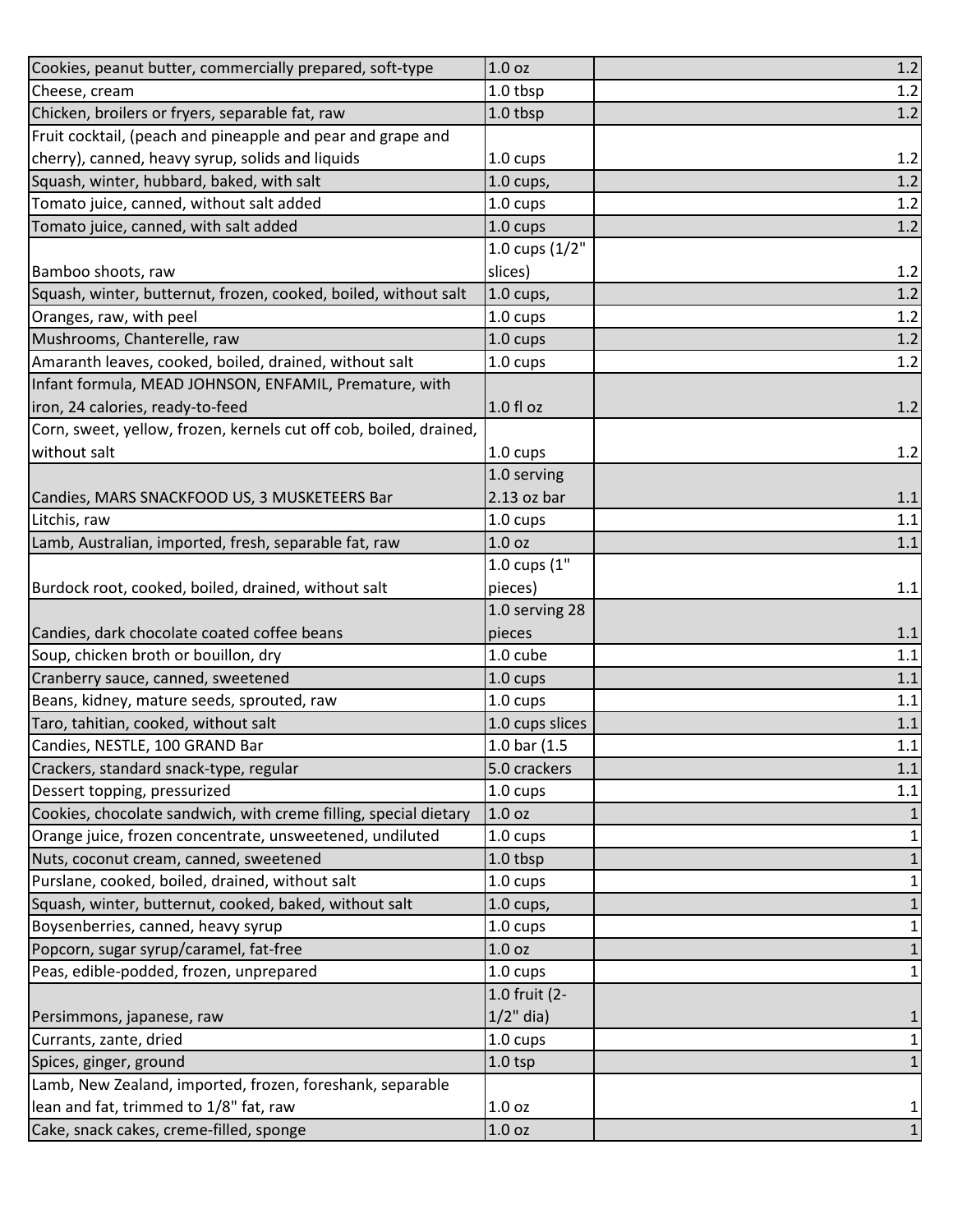| Candies, chocolate, dark, NFS (45-59% cacao solids 90%; 60-69% |                                  |                |
|----------------------------------------------------------------|----------------------------------|----------------|
| cacao solids 5%; 70-85% cacao solids 5%)                       | 1.0 oz                           | $\mathbf{1}$   |
| Cookies, peanut butter sandwich, special dietary               | 1.0 <sub>oz</sub>                | $\mathbf 1$    |
| Mangos, raw                                                    | 1.0 cups                         | $1\vert$       |
| Turnip greens, frozen, cooked, boiled, drained, with salt      | $0.5 \text{ cups}$               | $\mathbf 1$    |
| Squash, winter, acorn, cooked, boiled, mashed, without salt    | $1.0$ cups,                      | $1\vert$       |
| Squash, winter, acorn, cooked, boiled, mashed, with salt       | $1.0$ cups,                      | $1\vert$       |
| Cream, fluid, half and half                                    | $1.0 f$ l oz                     | $\mathbf{1}$   |
| Cake, cherry fudge with chocolate frosting                     | 1.0 <sub>oz</sub>                | $1\vert$       |
| Corn, sweet, yellow, frozen, kernels cut off cob, unprepared   |                                  |                |
| (Includes foods for USDA's Food Distribution Program)          | 1.0 cups                         | $\mathbf{1}$   |
| Beets, raw                                                     | 1.0 cups                         | $\overline{1}$ |
| Frostings, coconut-nut, ready-to-eat                           | 0.08 package                     | 0.9            |
| Turnips, frozen, cooked, boiled, drained, without salt         | 1.0 cups                         | 0.9            |
| Lamb, Australian, imported, fresh, shoulder, whole (arm and    |                                  |                |
| blade), separable lean and fat, trimmed to 1/8" fat, raw       | 1.0 <sub>oz</sub>                | 0.9            |
| Cookies, fig bars                                              | 1.0 oz                           | 0.9            |
| Infant formula, GERBER, GOOD START 2, PROTECT PLUS, ready-     |                                  |                |
| to-feed                                                        | $1.0 f$ l oz                     | 0.9            |
| Squash, summer, zucchini, italian style, canned                | 1.0 cups                         | 0.9            |
| Cookies, shortbread, commercially prepared, pecan              | 1.0 <sub>oz</sub>                | 0.9            |
| Gooseberries, raw                                              | 1.0 cups                         | 0.9            |
| Infant formula, ABBOTT NUTRITION, SIMILAC, For Spit Up,        |                                  |                |
| powder, with ARA and DHA                                       | $1.05$ coop                      | 0.9            |
| Water convolvulus, cooked, boiled, drained, with salt          | $1.0$ cups,                      | 0.9            |
| Papayas, raw                                                   | 1.0 cups 1"                      | 0.9            |
| Cheese, neufchatel                                             | 1.0 <sub>oz</sub>                | 0.9            |
| Cookies, vanilla sandwich with creme filling                   | 1.0 <sub>oz</sub>                | 0.9            |
| Lamb, New Zealand, imported, frozen, leg, whole (shank and     |                                  |                |
| sirloin), separable lean and fat, trimmed to 1/8" fat, raw     | 1.0 <sub>oz</sub>                | 0.9            |
| Onions, frozen, whole, cooked, boiled, drained, without salt   | 1.0 cups                         | 0.8            |
| Cream, whipped, cream topping, pressurized                     | 1.0 cups                         | 0.8            |
| Candies, fudge, chocolate, with nuts, prepared-from-recipe     | 1.0 oz                           | 0.8            |
| Snacks, potato chips, made from dried potatoes, fat-free, made |                                  |                |
|                                                                | 1.0 <sub>oz</sub>                | 0.8            |
| with olestra                                                   |                                  | 0.8            |
| Spices, curry powder                                           | 1.0 <sub>tp</sub><br>$1.0$ cups, | 0.8            |
| Onions, raw                                                    |                                  |                |
| Milk, canned, evaporated, nonfat, with added vitamin A and     |                                  |                |
| vitamin D                                                      | 1.0 fl oz                        | 0.8            |
|                                                                | 1.0 package                      |                |
| Puddings, vanilla, dry mix, regular, with added oil            | $(3.12 \text{ oz})$              | 0.8            |
| Carambola, (starfruit), raw                                    | $1.0$ cups,                      | 0.8            |
|                                                                | 1.0 package                      |                |
| Puddings, banana, dry mix, regular, with added oil             | (3.12 oz)                        | 0.8            |
| Jute, potherb, cooked, boiled, drained, without salt           | 1.0 cups                         | 0.8            |
| Lamb, New Zealand, imported, frozen, shoulder, whole (arm      |                                  |                |
| and blade), separable lean and fat, trimmed to 1/8" fat, raw   | 1.0 <sub>oz</sub>                | 0.8            |
|                                                                | $1.0$ cups,                      |                |
| Peaches, canned, light syrup pack, solids and liquids          | halves or                        | 0.8            |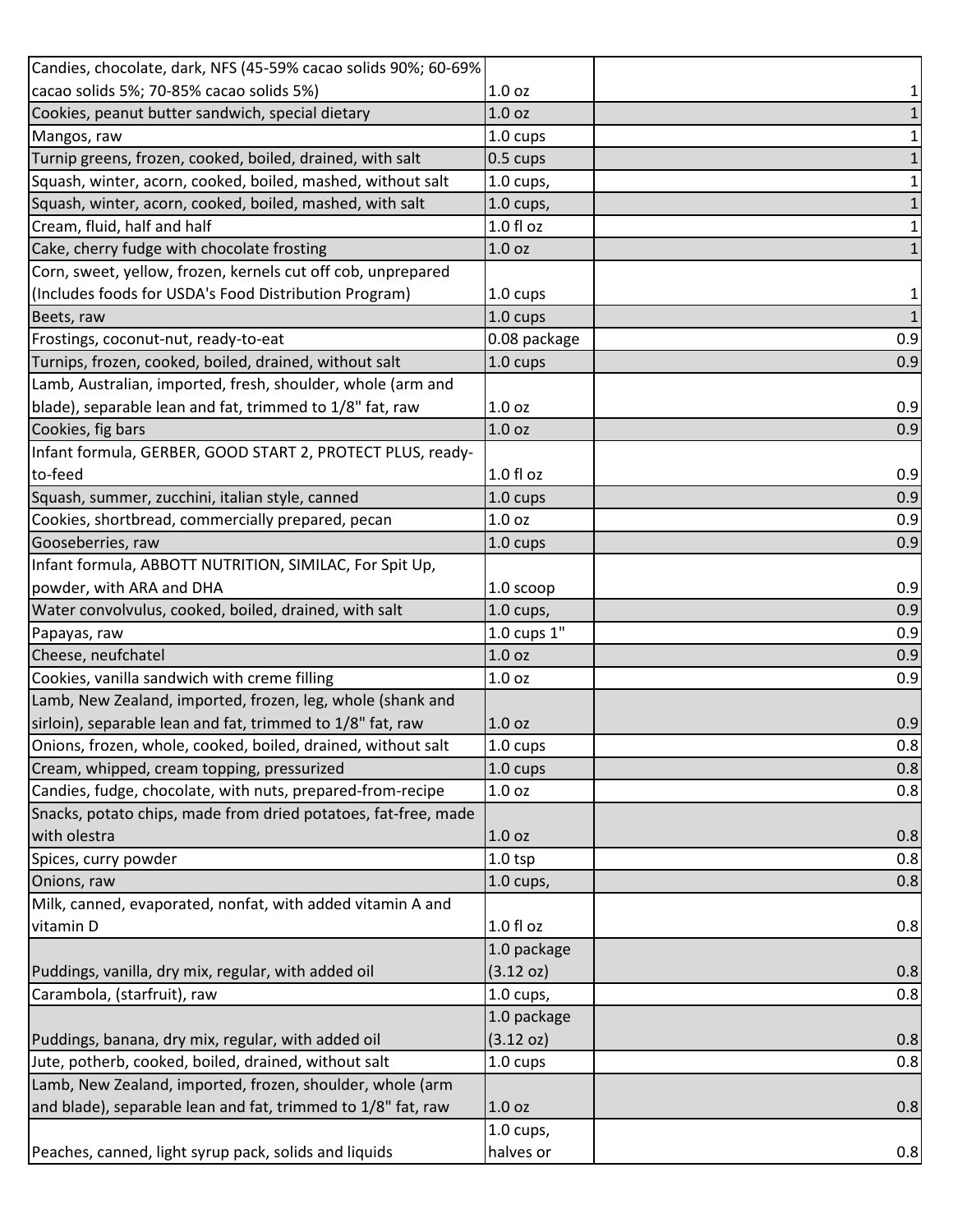| Blackberry juice, canned                                                | $1.0 \text{ cups}$ | 0.8 |
|-------------------------------------------------------------------------|--------------------|-----|
| Pomegranate juice, bottled                                              | 1.0 cups           | 0.7 |
| Mung beans, mature seeds, sprouted, cooked, boiled, drained,            |                    |     |
| without salt                                                            | 1.0 cups           | 0.7 |
| Onions, sweet, raw                                                      | 1.0 NLEA           | 0.7 |
| Applesauce, canned, sweetened, without salt                             | 1.0 cups           | 0.7 |
|                                                                         | 0.5 cups,          |     |
| Turnip greens, frozen, unprepared                                       | chopped or         | 0.7 |
|                                                                         | $1.0$ cups,        |     |
| Peaches, canned, water pack, solids and liquids                         | halves or          | 0.7 |
| Milk, canned, evaporated, with added vitamin D and without              |                    |     |
| added vitamin A                                                         | $1.0 f$ l oz       | 0.7 |
| Peas, mature seeds, sprouted, raw                                       | 1.0 cups           | 0.7 |
| Cake, white, dry mix, special dietary (includes lemon-flavored)         | 1.0 <sub>oz</sub>  | 0.7 |
| Squash, winter, hubbard, cooked, boiled, mashed, with salt              | 1.0 cups,          | 0.7 |
| Squash, winter, hubbard, cooked, boiled, mashed, without salt           | $1.0$ cups,        | 0.7 |
| Drumstick pods, raw                                                     | 1.0 cups slices    | 0.7 |
| Radishes, raw                                                           | 1.0 cups slices    | 0.7 |
| Peas, edible-podded, raw                                                | $1.0$ cups,        | 0.7 |
| Pie, fried pies, fruit                                                  | 1.0 <sub>oz</sub>  | 0.7 |
| Cabbage, chinese (pak-choi), cooked, boiled, drained, without           | $1.0$ cups,        |     |
| salt                                                                    | shredded           | 0.7 |
|                                                                         | $1.0$ cups,        |     |
| Cabbage, chinese (pak-choi), cooked, boiled, drained, with salt         | shredded           | 0.7 |
| Currants, red and white, raw                                            | 1.0 cups           | 0.7 |
| Tree fern, cooked, without salt                                         | 0.5 cups,          | 0.6 |
| Gravy, brown instant, dry                                               | 1.0 serving        | 0.6 |
| Grapefruit juice, white, frozen concentrate, unsweetened,               | 1.0 can (6 fl      |     |
| undiluted                                                               | oz)                | 0.6 |
| Leeks, (bulb and lower leaf-portion), cooked, boiled, drained,          |                    |     |
| without salt                                                            | $1.0$ leek         | 0.6 |
| Infant formula, GERBER, GOOD START 2 Soy, with iron, ready-to-1.0 fl oz |                    | 0.6 |
| Infant Formula, GERBER GOOD START 2, GENTLE PLUS, ready-to- 1.0 fl oz   |                    | 0.6 |
|                                                                         | $1.0$ cups,        |     |
| Blackberries, frozen, unsweetened                                       | unthawed           | 0.6 |
| Kale, frozen, unprepared                                                | 1.0 cups           | 0.6 |
| Cream, fluid, light whipping                                            | $1.0$ cups,        | 0.6 |
| Puddings, lemon, dry mix, regular, with added oil, potassium,           | 1.0 package (3     |     |
| sodium                                                                  | oz)                | 0.6 |
| Beverages, Protein powder soy based                                     | 1.0 scoop          | 0.6 |
| Carrots, canned, regular pack, drained solids                           | $1.0$ cups,        | 0.6 |
| Squash, summer, crookneck and straightneck, frozen, cooked,             |                    |     |
| boiled, drained, without salt                                           | 1.0 cups slices    | 0.6 |
|                                                                         | 0.33 package       |     |
| Okra, frozen, unprepared                                                | (10 oz)            | 0.6 |
| Cookies, brownies, dry mix, sugar free                                  | 1.0 <sub>oz</sub>  | 0.6 |
| Soybeans, mature seeds, sprouted, cooked, steamed                       | 1.0 cups           | 0.6 |
| Okra, frozen, cooked, boiled, drained, without salt                     | 0.5 cups slices    | 0.6 |
| Beans, snap, green, frozen, cooked, boiled, drained without salt        | $1.0 \text{ cups}$ | 0.5 |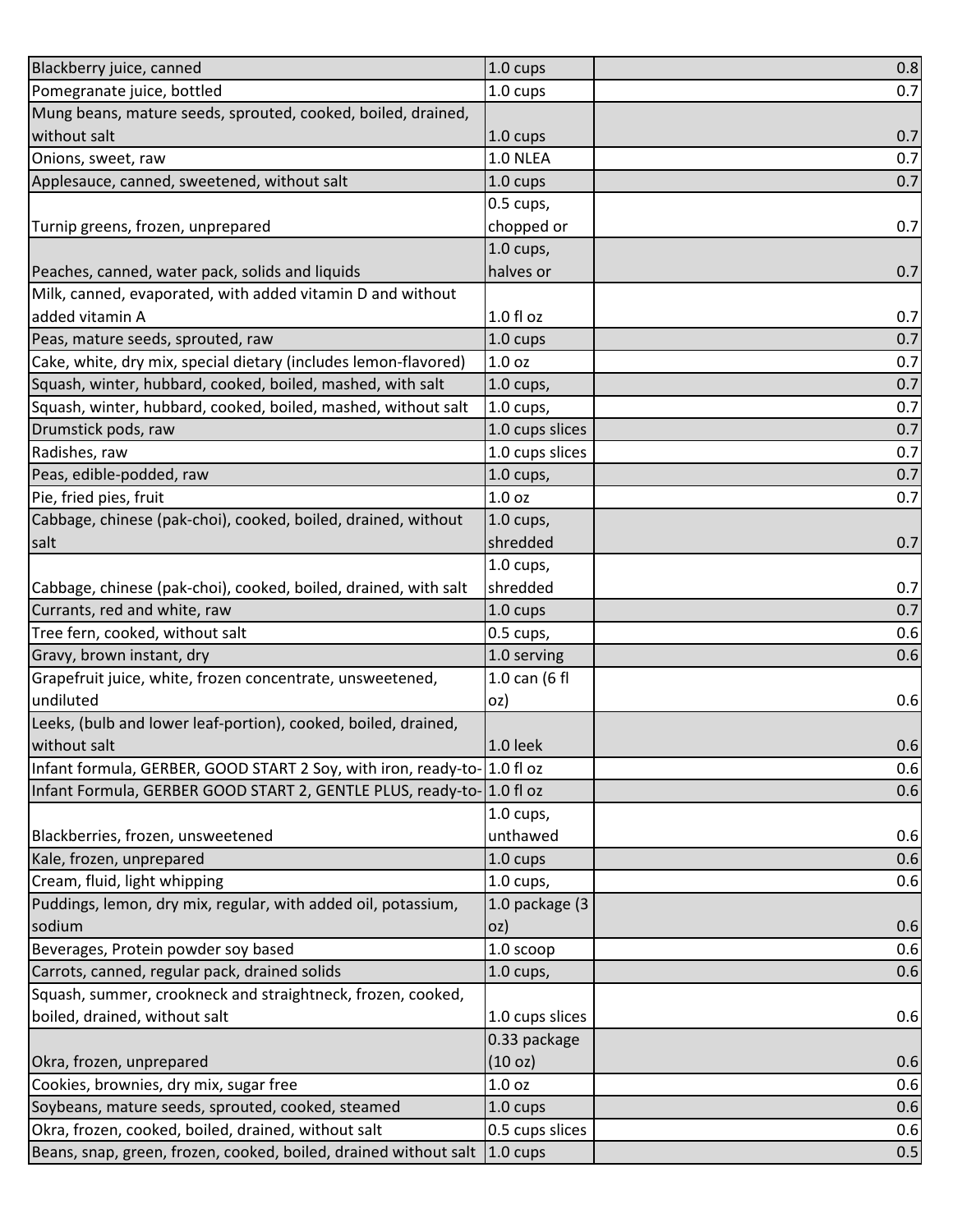|                                                                             | 0.75 cups (1    |     |
|-----------------------------------------------------------------------------|-----------------|-----|
| Cereals ready-to-eat, NATURE'S PATH, Organic FLAX PLUS flakes NLEA serving) |                 | 0.5 |
| Milk shakes, thick chocolate                                                | 1.0 fl oz       | 0.5 |
| Frostings, glaze, chocolate, prepared-from-recipe, with butter,             | 2.0             |     |
| NFSMI Recipe No. C-32                                                       | tablespoon      | 0.5 |
| Vegetable juice cocktail, canned                                            | 1.0 cups        | 0.5 |
| Cookies, chocolate chip, commercially prepared, regular, higher             |                 |     |
| fat, enriched                                                               | 1.0 cookie      | 0.5 |
| Carrots, canned, no salt added, solids and liquids                          | 0.5 cups slices | 0.5 |
| Beverages, Energy drink, AMP, sugar free                                    | 8.0 fl oz       | 0.5 |
| Beverages, Energy drink, ROCKSTAR, sugar free                               | 8.0 fl oz       | 0.5 |
| Beverages, almond milk, chocolate, ready-to-drink                           | 8.0 fl oz       | 0.5 |
| Mountain yam, hawaii, raw                                                   | $0.5$ cups,     | 0.5 |
| Blueberries, frozen, sweetened                                              | 1.0 cups,       | 0.5 |
|                                                                             | $1.0$ cups,     |     |
| Cabbage, chinese (pe-tsai), raw                                             | shredded        | 0.5 |
| Cress, garden, raw                                                          | 1.0 cups        | 0.5 |
| Carrots, frozen, unprepared (Includes foods for USDA's Food                 |                 |     |
| Distribution Program)                                                       | 0.5 cups slices | 0.4 |
| Cream, sour, cultured                                                       | 1.0 tbsp        | 0.4 |
| Chicory roots, raw                                                          | 1.0 root        | 0.4 |
| Salad dressing, KRAFT Mayo Fat Free Mayonnaise Dressing                     | 1.0 tbsp        | 0.4 |
| Candies, truffles, prepared-from-recipe                                     | 1.0 piece       | 0.4 |
| Potatoes, baked, skin, without salt                                         | 1.0 skin        | 0.4 |
| Broccoli raab, raw                                                          | 1.0 cups        | 0.4 |
| Pie, blueberry, commercially prepared                                       | 1.0 oz          | 0.4 |
| Purslane, raw                                                               | 1.0 cups        | 0.4 |
| Nuts, almond butter, plain, with salt added                                 | 1.0 tbsp        | 0.4 |
| Cauliflower, green, raw                                                     | 1.0 cups        | 0.4 |
|                                                                             | 0.33 package    |     |
| Onions, frozen, chopped, unprepared                                         | (10 oz)         | 0.4 |
|                                                                             | 0.33 package    |     |
| Onions, frozen, whole, unprepared                                           | (10 oz)         | 0.4 |
| Infant formula, ABBOTT NUTRITION, SIMILAC, Expert Care,                     |                 |     |
| Diarrhea, ready- to- feed with ARA and DHA                                  | $1.0 f$ l oz    | 0.4 |
| Infant formula, ABBOTT NUTRITION, SIMILAC, For Spit Up, ready-              |                 |     |
| to-feed, with ARA and DHA                                                   | $1.0 f$ l oz    | 0.4 |
| Kiwifruit, green, raw                                                       | $1.0$ cups,     | 0.4 |
| Squash, summer, zucchini, includes skin, cooked, boiled,                    | $1.0$ cups,     |     |
| drained, without salt                                                       | sliced          | 0.4 |
|                                                                             | $1.0$ cups,     |     |
| Cardoon, raw                                                                | shredded        | 0.4 |
| Apples, frozen, unsweetened, unheated (Includes foods for                   |                 |     |
| USDA's Food Distribution Program)                                           | 1.0 cups slices | 0.3 |
| Beet greens, raw                                                            | 1.0 cups        | 0.3 |
| Pie, cherry, commercially prepared                                          | 1.0 oz          | 0.3 |
| Candies, 5TH AVENUE Candy Bar                                               | 1.0 bar 2 oz    | 0.3 |
| Beverages, coffee substitute, cereal grain beverage, prepared               |                 |     |
| with water                                                                  | $1.0 f$ l oz    | 0.3 |
|                                                                             |                 |     |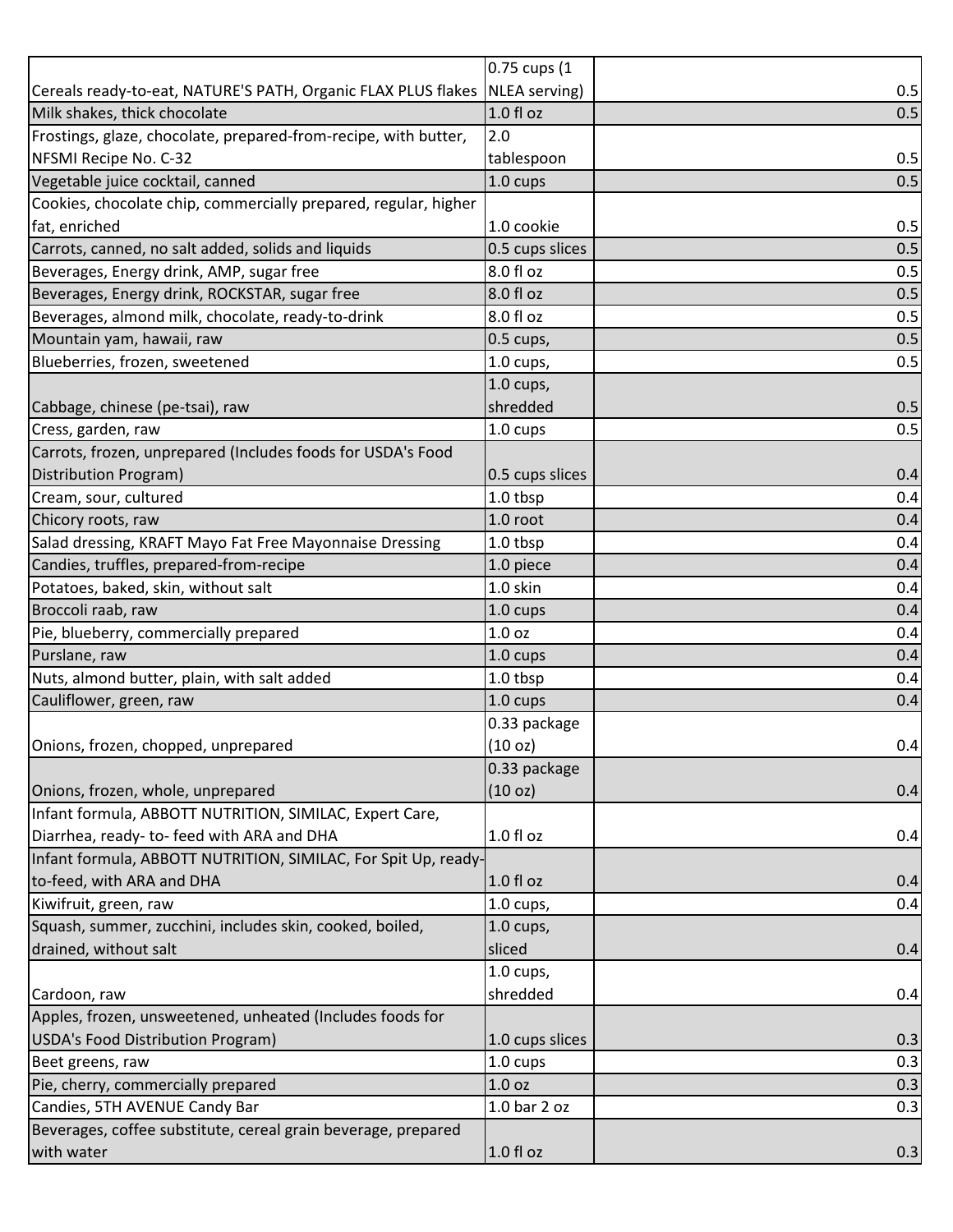| Cowpeas, leafy tips, raw                                             | $1.0$ cups,        | 0.3 |
|----------------------------------------------------------------------|--------------------|-----|
| Candies, MARS SNACKFOOD US, STARBURST Fruit Chews,                   | 1.0 serving fun    |     |
| <b>Original fruits</b>                                               | size (8 chews)     | 0.3 |
| Salad dressing, mayonnaise, regular                                  | 1.0 tbsp           | 0.3 |
| Cream, sour, reduced fat, cultured                                   | 1.0 tbsp           | 0.3 |
| Beverages, coffee, instant, decaffeinated, powder                    | $1.0$ tsp          | 0.3 |
| Spinach, raw                                                         | 1.0 cups           | 0.3 |
| Potatoes, flesh and skin, raw                                        | 0.5 cups,          | 0.3 |
|                                                                      | $1.0$ cups,        |     |
| Loganberries, frozen                                                 | unthawed           | 0.3 |
| Sour dressing, non-butterfat, cultured, filled cream-type            | 1.0 tbsp           | 0.3 |
|                                                                      | $1.0$ cups,        |     |
| Boysenberries, frozen, unsweetened                                   | unthawed           | 0.3 |
| Apricots, canned, heavy syrup pack, with skin, solids and liquids    | $1.0$ cups,        | 0.3 |
| Dessert topping, powdered                                            | 1.0 <sub>oz</sub>  | 0.3 |
| Salad dressing, russian dressing, low calorie                        | 1.0                | 0.3 |
| Snacks, potato chips, fat-free, made with olestra                    | 1.0 <sub>oz</sub>  | 0.3 |
| Pears, dried, sulfured, stewed, without added sugar                  | $1.0$ cups,        | 0.3 |
| Spices, caraway seed                                                 | $1.0$ tsp          | 0.3 |
| Grapefruit juice, white, canned, sweetened                           | 1.0 cups           | 0.2 |
| Onions, dehydrated flakes                                            | 1.0 tbsp           | 0.2 |
| Orange juice, chilled, includes from concentrate, with added         |                    |     |
| calcium and vitamin D                                                | 1.0 cups           | 0.2 |
| Orange juice, chilled, includes from concentrate, with added         | 1.0 cups           | 0.2 |
| Figs, canned, water pack, solids and liquids                         | 1.0 cups           | 0.2 |
| Beets, canned, regular pack, solids and liquids                      | 1.0 cups           | 0.2 |
| Grapes, canned, thompson seedless, water pack, solids and            | 1.0 cups           | 0.2 |
| Lemon juice, raw                                                     | 1.0 cups           | 0.2 |
| Lime juice, raw                                                      | 1.0 cups           | 0.2 |
| Salad dressing, mayonnaise, imitation, milk cream                    | 1.0                | 0.2 |
| Salad dressing, mayonnaise, imitation, soybean                       | 1.0 tbsp           | 0.2 |
| Beverages, almond milk, sweetened, vanilla flavor, ready-to-         | 8.0 fl oz          | 0.2 |
| Salad dressing, sesame seed dressing, regular                        | 1.0                | 0.2 |
| Potatoes, boiled, cooked without skin, flesh, with salt              | $0.5 \text{ cups}$ | 0.2 |
| Potatoes, boiled, cooked without skin, flesh, without salt           | 0.5 cups           | 0.2 |
|                                                                      | 1.0 cups           |     |
| Grapefruit, raw, pink and red, all areas                             | sections, with     | 0.2 |
| Alcoholic beverage, pina colada, canned                              | $1.0 f$ l oz       | 0.2 |
|                                                                      | 1.0 medium         |     |
| Sweet potato, cooked, baked in skin, flesh, with salt                | (2" dia, 5"        | 0.2 |
| Salad dressing, french, home recipe                                  | 1.0                | 0.2 |
| Peppers, pasilla, dried                                              | 1.0 pepper         | 0.2 |
| Salad dressing, mayonnaise, soybean and safflower oil, with salt 1.0 |                    | 0.2 |
| Apricots, canned, heavy syrup, drained                               | $1.0$ cups,        | 0.2 |
| Potatoes, french fried, cottage-cut, salt not added in processing,   |                    |     |
| frozen, as purchased                                                 | 10.0 strips        | 0.2 |
| Tangerines, (mandarin oranges), raw                                  | $1.0$ cups,        | 0.2 |
| Kale, raw                                                            | 1.0 cups           | 0.2 |
| Spices, turmeric, ground                                             | $1.0$ tsp          | 0.2 |